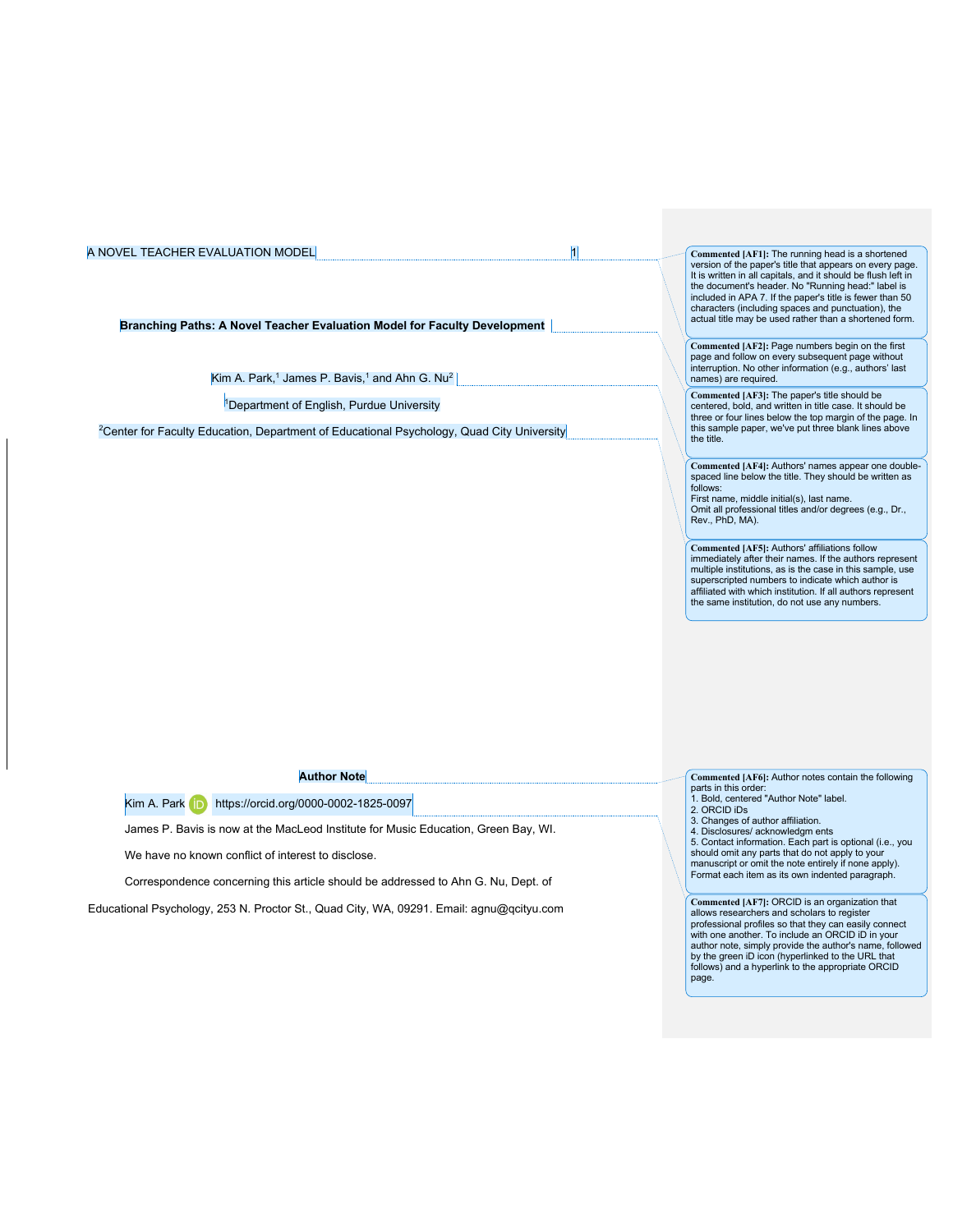## **Abstract**

A large body of assessment literature suggests that students' evaluations of their teachers (SETs) can fail to measure the construct of teaching in a variety of contexts. This can compromise faculty development efforts that rely on information from SETs. The disconnect between SET results and faculty development efforts is exacerbated in educational contexts that demand particular teaching skills that SETs do not value in proportion to their local importance (or do not measure at all). This paper responds to these challenges by proposing an instrument for the assessment of teaching that allows institutional stakeholders to define the teaching construct in a way they determine to suit the local context. The main innovation of this instrument relative to traditional SETs is that it employs a branching "tree" structure populated by binary-choice items based on the Empirically derived, Binary-choice, Boundary-definition (EBB) scale developed by Turner and Upshur for ESL writing assessment. The paper argues that this structure can allow stakeholders to define the teaching construct by changing the order and sensitivity of the nodes in the tree of possible outcomes, each of which corresponds to a specific teaching skill. The paper concludes by outlining a pilot study that will examine the differences between the proposed EBB instrument and a traditional SET employing series of multiple-choice questions (MCQs) that correspond to Likert scale values.

*Keywords:* college teaching, student evaluations of teaching, scale development, ebb scale, pedagogies, educational assessment, faculty development

**Commented [AF8]:** Note that both the running head and the page number continue on the pages that follow the title

**Commented [AF9]:** The word "Abstract" should be centered and bolded at the top of the page.

**Commented [AF10]:** By standard convention, abstracts do not contain citations of other works. If you need to refer to another work in the abstract, mentioning the authors in the text can often suffice. Note also that some institutions and publications may allow for citations in the abstract.

**Commented [AF11]:** An abstract quickly summarizes the main points of the paper that follows it. The APA 7 manual does not give explicit directions for how long abstracts should be, but it does note that most abstracts do not exceed 250 words (p. 38). It also notes that professional publishers (like academic journals) may have a variety of rules for abstracts, and that writers should typically defer to these.

**Commented [AF12]:** The main paragraph of the abstract should not be indented.

**Commented [AF13]:** Follow the abstract with a selection of keywords that describe the important ideas or subjects in your paper. These help online readers search for your paper in a database. The keyword list should have its first line indented 0.5 inches. Begin the list with the label "*Keywords:*" (note the italics and the colon). Follow this with a list of keywords written in lowercase (except for proper nouns) and separated by commas. Do not place a period at the end of the list.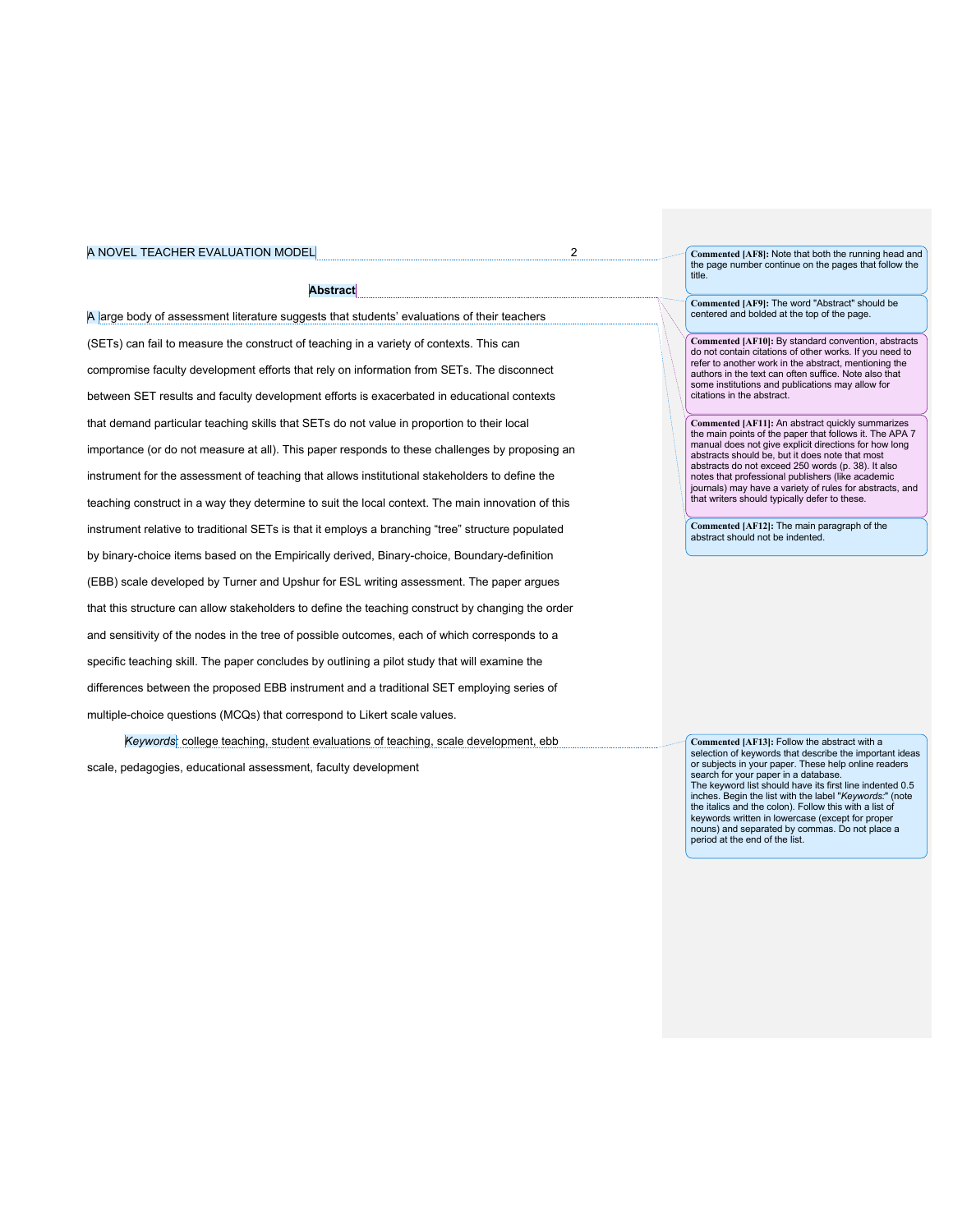## **Branching Paths: A Novel Teacher Evaluation Model for Faculty Development**

According to Theall (2017), "Faculty evaluation and development cannot be considered separately ... evaluation without development is punitive, and development without evaluation is guesswork" (p. 91). As the practices that constitute modern programmatic faculty development have evolved from their humble beginnings to become a commonplace feature of university life (Lewis, 1996), a variety of tactics to evaluate the proficiency of teaching faculty for development purposes have likewise become commonplace. These include measures as diverse as peer observations, the development of teaching portfolios, and student evaluations.

One such measure, the student evaluation of teacher (SET), has been virtually ubiquitous since at least the 1990s (Wilson, 1998). Though records of SET-like instruments can be traced to work at Purdue University in the 1920s (Remmers & Brandenburg, 1927), most modern histories of faculty development suggest that their rise to widespread popularity went hand-in-hand with the birth of modern faculty development programs in the 1970s, when universities began to adopt them in response to student protest movements criticizing mainstream university curricula and approaches to instruction (Gaff & Simpson, 1994; Lewis, 1996; McKeachie, 1996). By the mid-2000s, researchers had begun to characterize SETs in terms like "…the predominant measure of university teacher performance […] worldwide" (Pounder, 2007, p. 178). Today, SETs play an important role in teacher assessment and faculty development at most universities (Davis, 2009). Recent SET research practically takes the presence of some form of this assessment on most campuses as a given. Spooren et al. (2017), for instance, merely note that that SETs can be found at "almost every institution of higher education throughout the world" (p. 130). Similarly, Darwin (2012) refers to teacher evaluation as an established orthodoxy, labeling it a "venerated," "axiomatic" institutiona\_I practice (p. 733).

Moreover, SETs do not only help universities direct their faculty development efforts. They have also come to occupy a place of considerable institutional importance for their role in

**Commented [AF14]:** The paper's title is bolded and centered above the first body paragraph. There should be no "Introduction" header.

**Commented [AF15]:** Here, we've borrowed a quote from an external source, so we need to provide the location of the quote in the document (in this case, the page number) in the parenthetical.

**Commented [AF16]:** By contrast, here, we've merely paraphrased an idea from the external source. Thus, no location or page number is required.

**Commented [AF17]:** Spell out abbreviations the first time you use them, except in cases where the abbreviations are very well- known (e.g., "CIA").

**Commented [AF18]:** For sources with two authors, use an ampersand (&) between the authors' names rather than the word "and."

**Commented [AF19]:** When listing multiple citations in the same parenthetical, list them alphabetically and separate them with semicolons.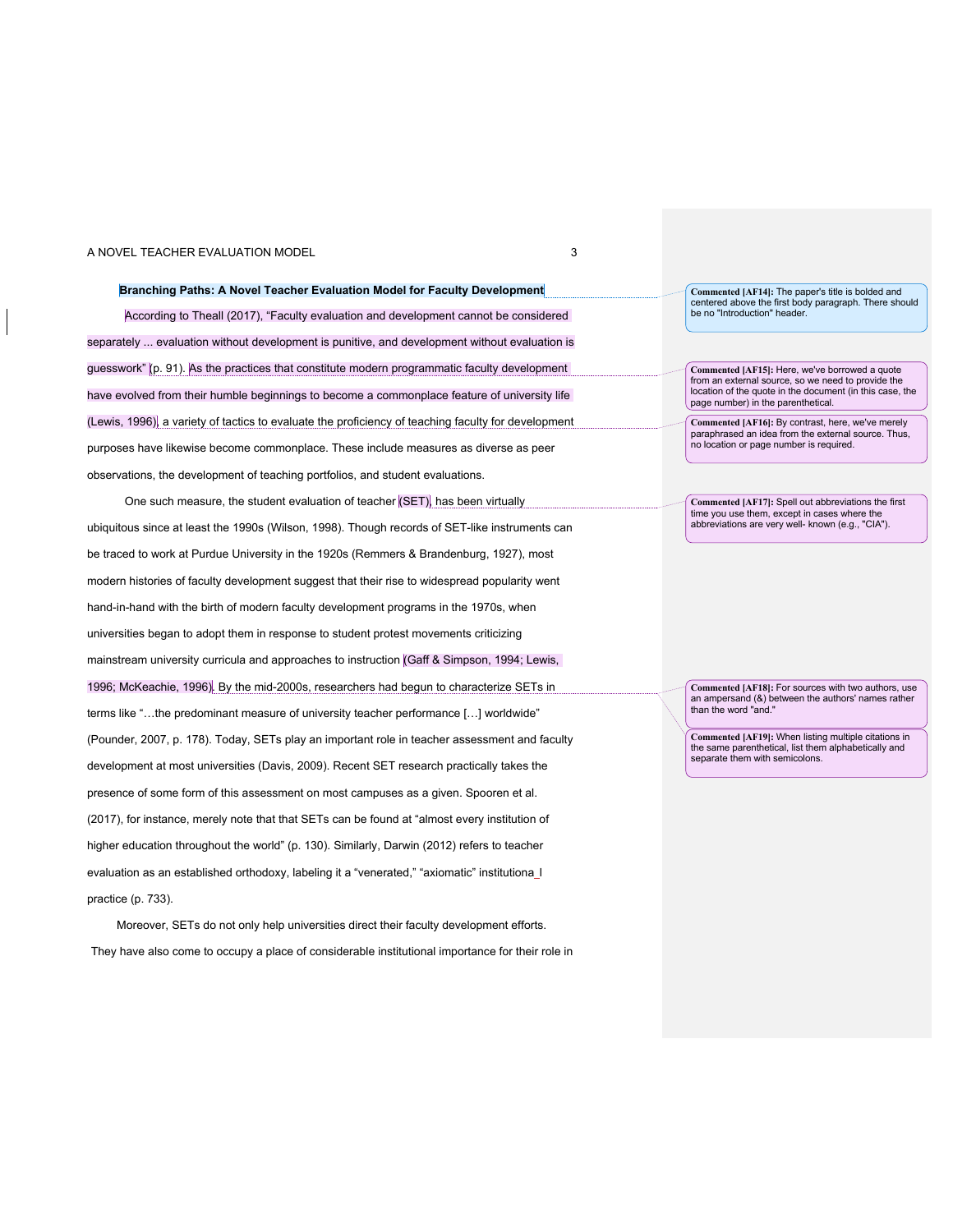### A NOVEL TEACHER EVALUATION MODEL **A** A NOVEL **1** 4

personnel considerations, informing important decisions like hiring, firing, tenure, and promotion. Seldin (1993; as cited in Pounder, 2007) finds that 86% of higher educational institutions use SETs as important factors in personnel decisions. A 1991 survey of department chairs found 97% used student evaluations to assess teaching performance (US Department of Education). Since the mid-late 1990s, a general trend towards comprehensive methods of teacher evaluation that include multiple forms of assessment has been observed (Berk, 2005). However, recent research suggests the usage of SETs in personnel decisions is still overwhelmingly common, though hard percentages are hard to come by, perhaps owing to the multifaceted nature of these decisions (Boring et al., 2017; Galbraith et al., 2012). In certain contexts, student evaluations can also have ramifications beyond the level of individual instructors. Particularly as public schools have experienced pressure in recent decades to adopt neoliberal, market-based approaches to self-assessment and adopt a student-as-consumer mindset (Darwin, 2012; Marginson, 2009), information from evaluations can even feature in department- or school-wide funding decisions (see, for instance, the Obama Administration's Race to the Top initiative, which awarded grants to K-12 institutions that adopted value-added models for teacher evaluation).

However, while SETs play a crucial role in faulty development and personnel decisions for many education institutions, current approaches to SET administration are not as well-suited to these purposes as they could be. This paper argues that a formative, empirical approach to teacher evaluation developed in response to the demands of the local context is better-suited for helping institutions improve their teachers. It proposes the Heavilon Evaluation of Teacher, or HET, a new teacher assessment instrument that can strengthen current approaches to faculty development by making them more responsive to teachers' local contexts. It also proposes a pilot study that will clarify the differences between this new instrument and the Introductory Composition at Purdue (ICaP) SET, a more traditional instrument used for similar purposes. The results of this study will direct future efforts to refine the proposed instrument.

**Commented [AF20]:** Here, we've made an *indirect* or *secondary* citation (i.e., we've cited a source that we found cited in a different source). Use the phrase "as cited in" in the parenthetical to indicate that the first-listed source was referenced in the second- listed one. Include an entry in the reference list **only for the secondary source** (Pounder, in this case).

**Commented [AF21]:** Here, we've cited a source that does not have a named author. The corresponding reference list entry would begin with "US Department of Education."

**Commented [AF22]:** Sources with three authors or more are cited via the first-listed author's name followed by the Latin phrase "et al." Note that the period comes after "al," rather than "et."

**Commented [AF23]:** For the sake of brevity, the next page of the original paper was cut from this sample document.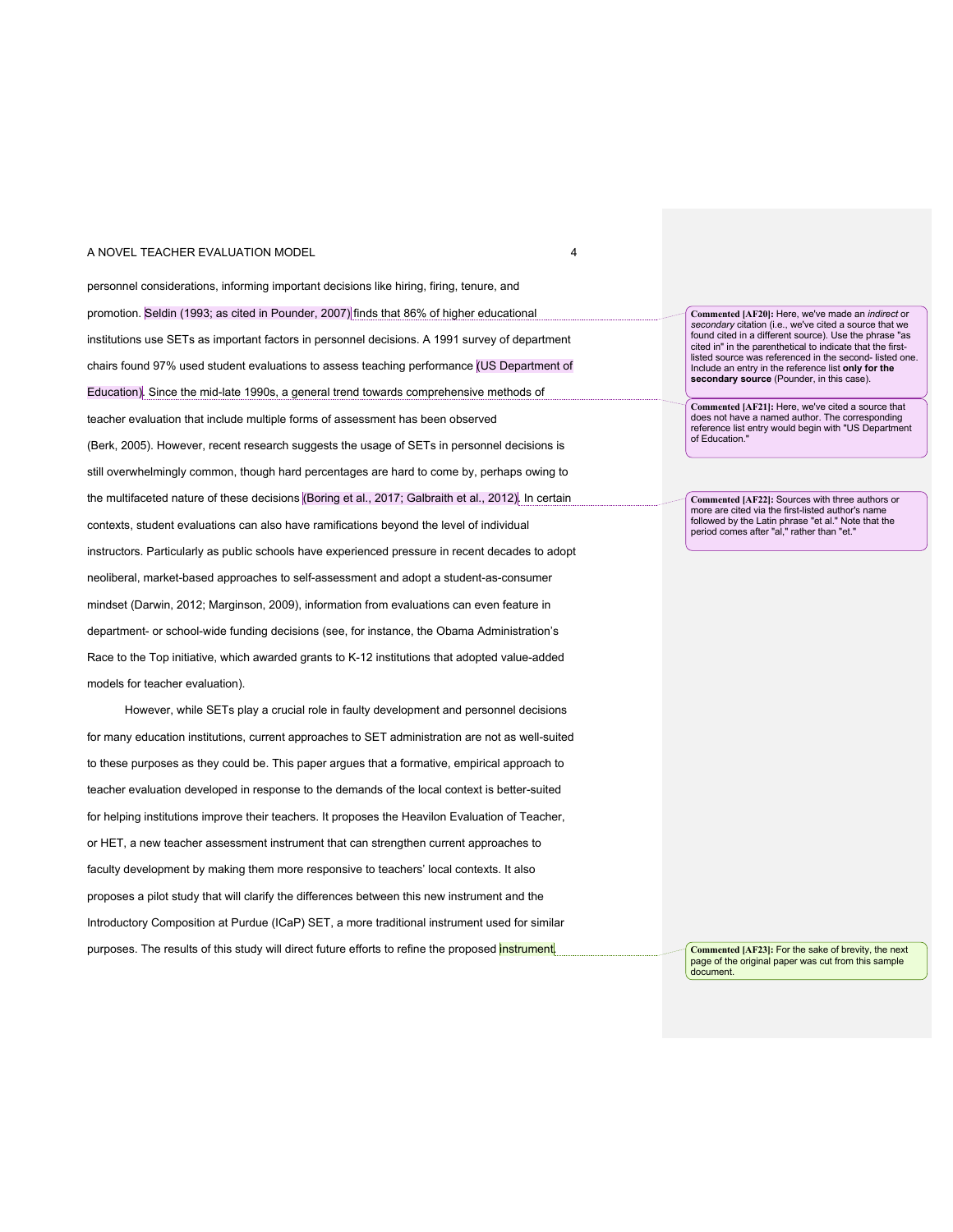### A NOVEL TEACHER EVALUATION MODEL **1999** CONTROLLER 1999 CONTROLLER 1999 CONTROLLER 1999 CONTROLLER 1999 CONTROLLER

Methods section, which follows, will propose a pilot study that compares the results of the proposed instrument to the results of a traditional SET (and will also provide necessary background information on both of these evaluations). The paper will conclude with a discussion of how the results of the pilot study will inform future iterations of the proposed instrument and, more broadly, how universities should argue for local development of assessments.

#### **Literature Review**

## *Effective Teaching: A Contextual Construct*

The validity of the instrument this paper proposes is contingent on the idea that it is possible to systematically measure a teacher's ability to teach. Indeed, the same could be said for virtually all teacher evaluations. Yet despite the exceeding commonness of SETs and the faculty development programs that depend on their input, there is little scholarly consensus on precisely what constitutes "good" or "effective" teaching. It would be impossible to review the entire history of the debate surrounding teaching effectiveness, owing to its sheer scope—such a summary might need to begin with, for instance, Cicero and Quintilian. However, a cursory overview of important recent developments (particularly those revealed in meta-analyses of empirical studies of teaching) can help situate the instrument this paper proposes in relevant academic conversations.

**Meta-analysis 1.** One core assumption that undergirds many of these conversations is the notion that good teaching has effects that can be observed in terms of student achievement. A meta-analysis of 167 empirical studies that investigated the effects of various teaching factors on student achievement (Kyriakides et al., 2013) supported the effectiveness of a set of teaching factors that the authors group together under the label of the "dynamic model" of teaching. Seven of the eight factors (Orientation, Structuring, Modeling, Questioning, Assessment, Time Management, and Classroom as Learning Environment) corresponded to moderate average effect sizes (of between 0.34–0.41 standard deviations) in measures of

**Commented [AF24]:** Second-level headings are flush left, bolded, and written in title case. Third level headings are flush left, bolded, written in title case, and italicized.

**Commented [AF25]:** Fourth-level headings are bolded, written in title case, and punctuated with a period. They are also indented and written in-line with the following paragraph.

**Commented [AF26]:** When presenting decimal fractions, put a zero in front of the decimal if the quantity is something that can exceed one (like the number of standard deviations here). Do not put a zero if the quantity cannot exceed one (e.g., if the number is a proportion).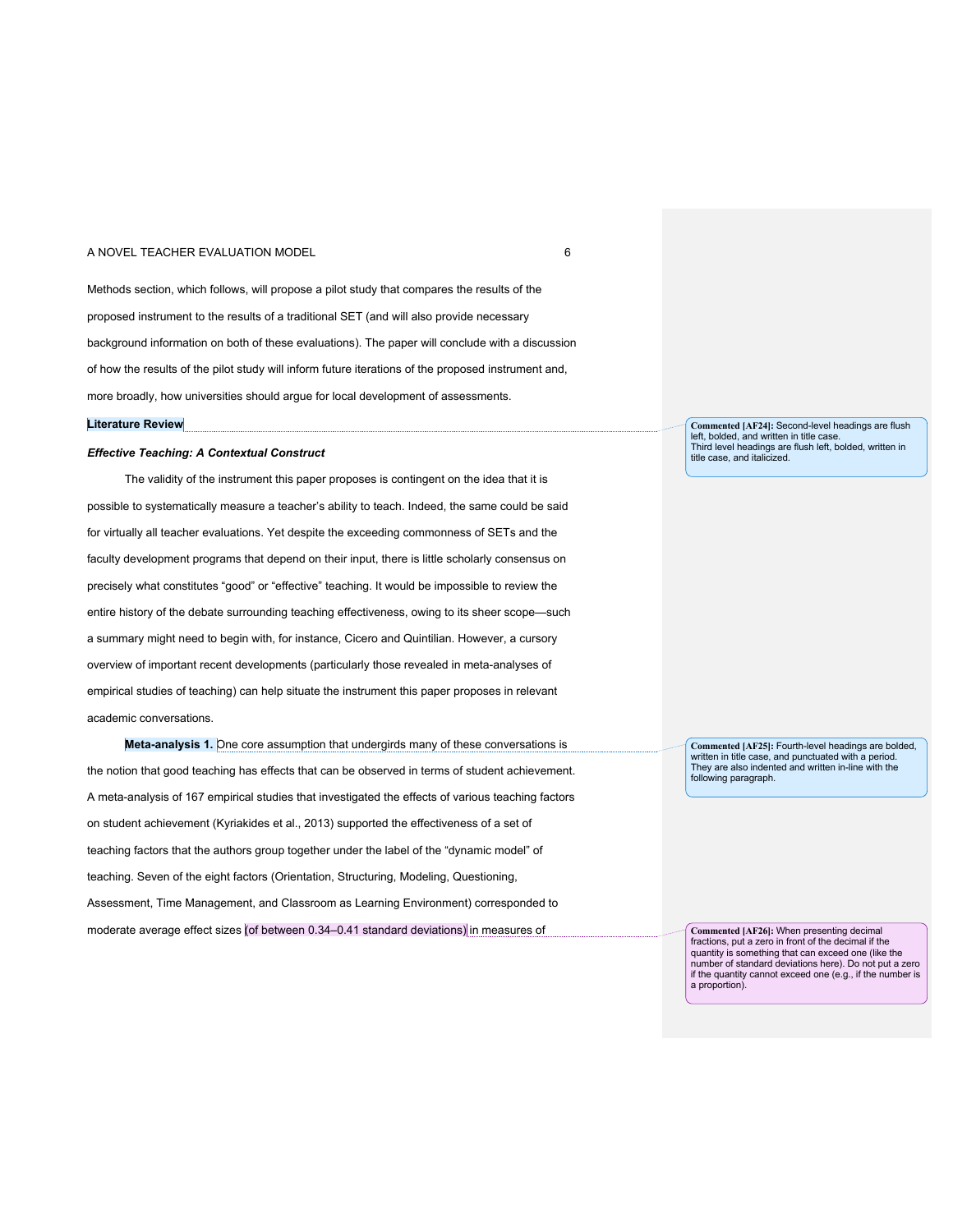### A NOVEL TEACHER EVALUATION MODEL **7** 2022 12:30 THE RESERVE OF A 2022 12:30 THE RESERVE OF A 2022 12:30 THE RESERVE OF A 2022 12:30 THE RESERVE OF A 2022 12:30 THE RESERVE OF A 2022 12:30 THE RESERVE OF A 2022 12:30 THE RE

student achievement. The eighth factor, Application (defined as seatwork and small-group tasks oriented toward practice of course concepts), corresponded to only a small yet still significant effect size of 0.18. The lack of any single decisive factor in the meta-analysis supports the idea that effective teaching is likely a multivariate construct. However, the authors also note the context-dependent nature of effective teaching. Application, the least-important teaching factor overall, proved more important in studies examining young students (p. 148). Modeling, by contrast, was especially important for older students.

**Meta-analysis 2.** A different meta-analysis that argues for the importance of factors like clarity and setting challenging goals (Hattie, 2009) nevertheless also finds that the effect sizes of various teaching factors can be highly context-dependent. For example, effect sizes for homework range from 0.15 (a small effect) to 0.64 (a moderately large effect) based on the level of education examined. Similar ranges are observed for differences in academic subject (e.g., math vs. English) and student ability level. As Snook et al. (2009) note in their critical response to Hattie, while it is possible to produce a figure for the average effect size of a particular teaching factor, such averages obscure the importance of context.

**Meta-analysis 3.** A final meta-analysis (Seidel & Shavelson, 2007) found generally small average effect sizes for most teaching factors—organization and academic domainspecific learning activities showed the biggest cognitive effects (0.33 and 0.25, respectively). Here, again, however, effectiveness varied considerably due to contextual factors like domain of study and level of education in ways that average effect sizes do not indicate.

These pieces of evidence suggest that there are multiple teaching factors that produce measurable gains in student achievement and that the relative importance of individual factors can be highly dependent on contextual factors like student identity. This is in line with a welldocumented phenomenon in educational research that complicates attempts to measure teaching effectiveness purely in terms of student achievement. This is that "the largest source of variation in student learning is attributable to differences in what students bring to school - their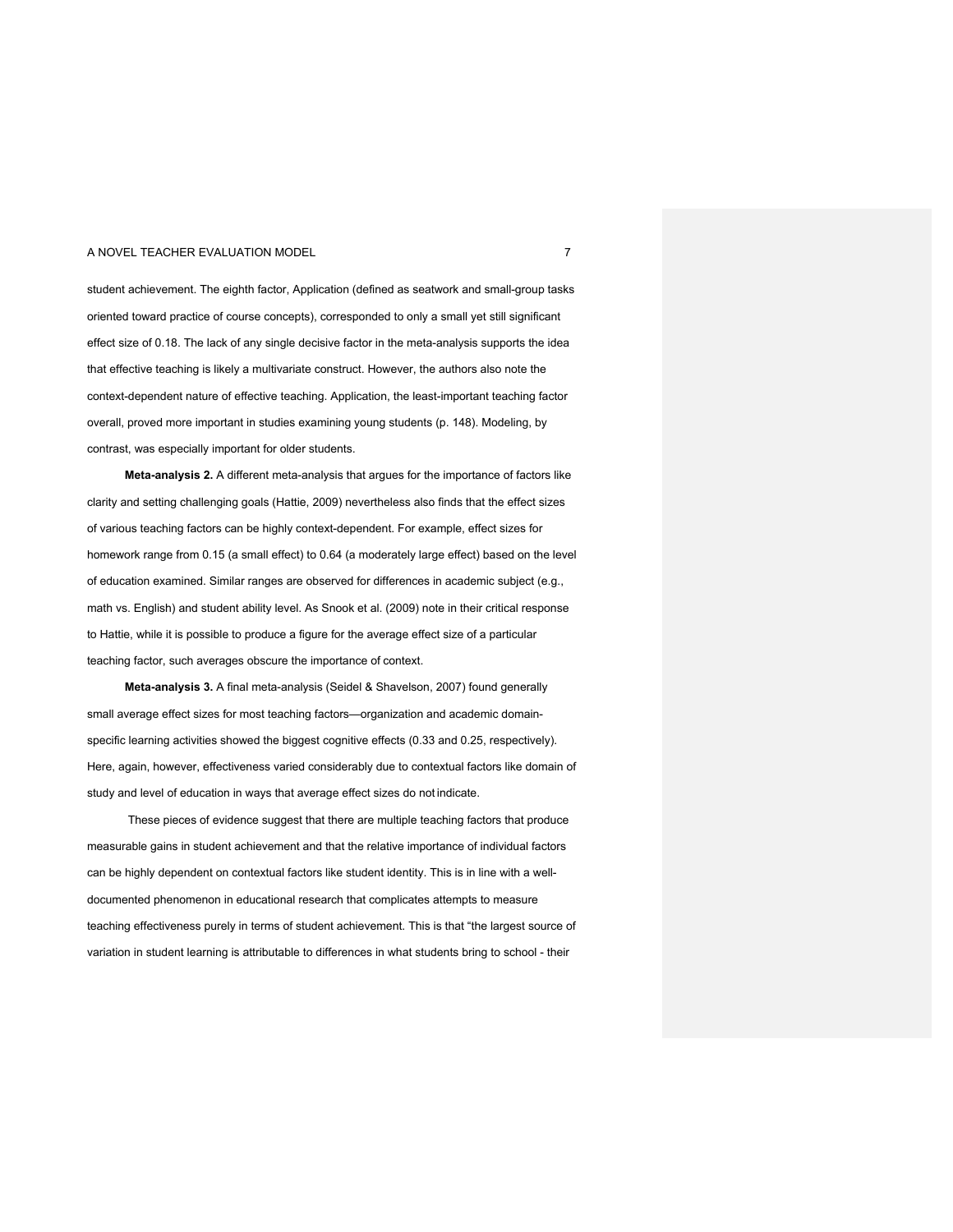abilities and attitudes, and family and community" (McKenzie et al., 2005, p. 2). Student achievement varies greatly due to non-teacher factors like socio-economic status and home life (Snook et al., 2009). This means that, even to the extent that it is possible to observe the effectiveness of certain teaching behaviors in terms of student achievement, it is difficult to set generalizable benchmarks or standards for student achievement. Thus is it also difficult to make true apples-to-apples comparisons about teaching effectiveness between different educational contexts: due to vast differences between different kinds of students, a notion of what constitutes highly effective teaching in one context may not in another. This difficulty has featured in criticism of certain meta-analyses that have purported to make generalizable claims about what teaching factors produce the biggest effects (Hattie, 2009). A variety of other commentators have also made similar claims about the importance of contextual factors in teaching effectiveness for decades (see, e.g., Bloom et al., 1956; Cashin, 1990; Theall, 2017).

The studies described above mainly measure teaching effectiveness in terms of academic achievement. It should certainly be noted that these quantifiable measures are not generally regarded as the only outcomes of effective teaching worth pursuing. Qualitative outcomes like increased affinity for learning and greater sense of self-efficacy are also important learning goals. Here, also, local context plays a large role.

## *SETs: Imperfect Measures of Teaching*

As noted in this paper's introduction, SETs are commonly used to assess teaching performance and inform faculty development efforts. Typically, these take the form of an end-ofterm summative evaluation comprised of multiple-choice questions (MCQs) that allow students to rate statements about their teachers on Likert scales. These are often accompanied with short-answer responses which may or may not be optional.

SETs serve important institutional purposes. While commentators have noted that there are crucial aspects of instruction that students are not equipped to judge (Benton & Young, 2018), SETs nevertheless give students a rare institutional voice. They represent an opportunity **Commented [AF27]:** To list a few sources as examples of a larger body of work, you can use the word "see" in the parenthetical, as we've done here.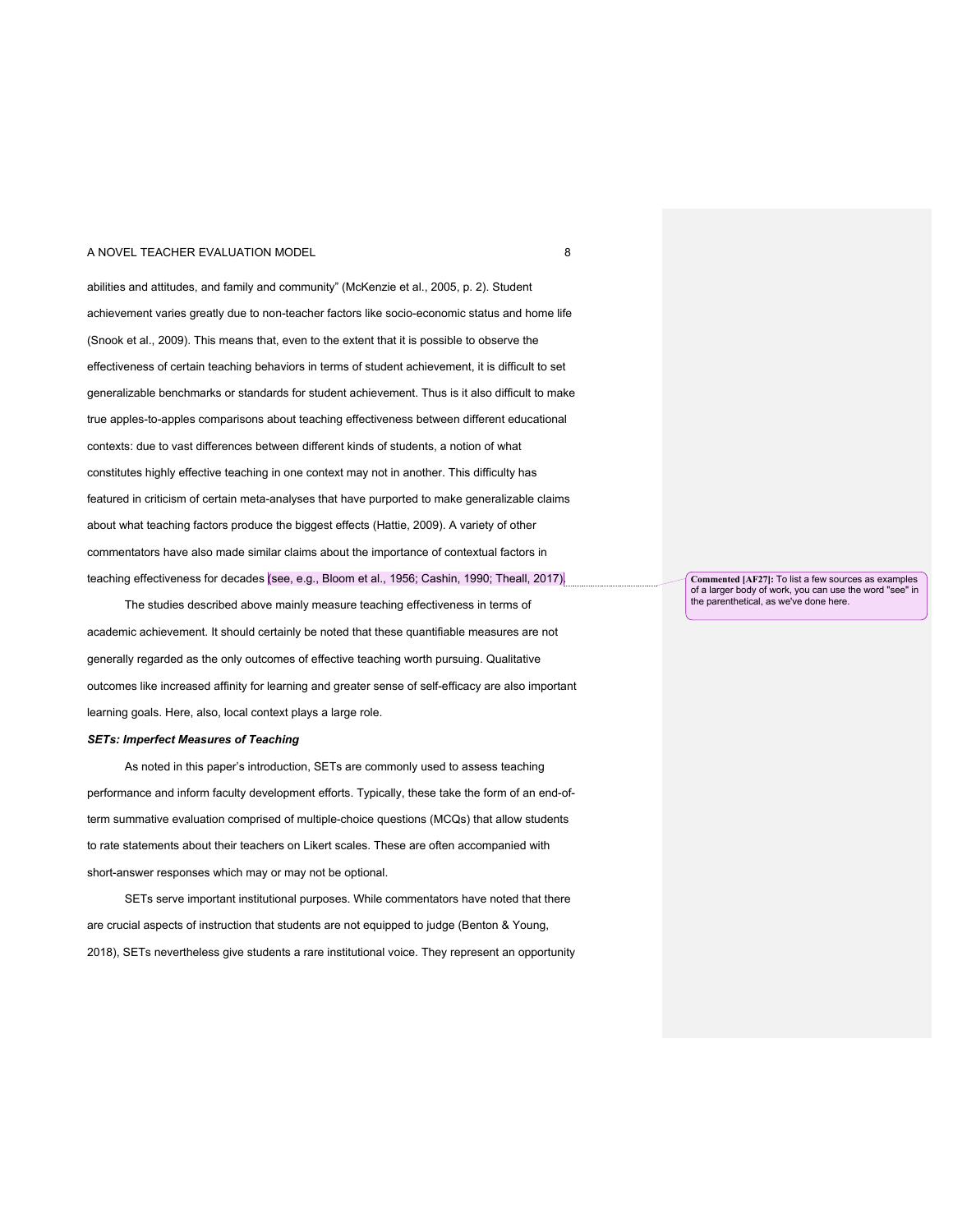#### A NOVEL TEACHER EVALUATION MODEL **A** NOVEL **19** 9

to offer anonymous feedback on their teaching experience and potentially address what they deem to be their teacher's successes or failures. Students are also uniquely positioned to offer meaningful feedback on an instructors' teaching because they typically have much more extensive firsthand experience of it than any other educational stakeholder. Even peer observers only witness a small fraction of the instructional sessions during a given semester. Students with perfect attendance, by contrast, witness all of them. Thus, in a certain sense, a student can theoretically assess a teacher's ability more authoritatively than even peer mentors can.

While historical attempts to validate SETs have produced mixed results, some studies have demonstrated their promise. Howard (1985), for instance, finds that SET are significantly more predictive of teaching effectiveness than self-report, peer, and trained-observer assessments. A review of several decades of literature on teaching evaluations (Watchel, 1998) found that a majority of researchers believe SETs to be generally valid and reliable, despite occasional misgivings. This review notes that even scholars who support SETs frequently argue that they alone cannot direct efforts to improve teaching and that multiple avenues of feedback are necessary (L'hommedieu et al., 1990; Seldin, 1993).

Finally, SETs also serve purposes secondary to the ostensible goal of improving instruction that nonetheless matter. They can be used to bolster faculty CVs and assign departmental awards, for instance. SETs can also provide valuable information unrelated to teaching. It would be hard to argue that it not is useful for a teacher to learn, for example, that a student finds the class unbearably boring, or that a student finds the teacher's personality so unpleasant as to hinder her learning. In short, there is real value in understanding students' affective experience of a particular class, even in cases when that value does not necessarily lend itself to firm conclusions about the teacher's professional abilities.

However, a wealth of scholarly research has demonstrated that SETs are prone to fail in certain contexts. A common criticism is that SETs can frequently be confounded by factors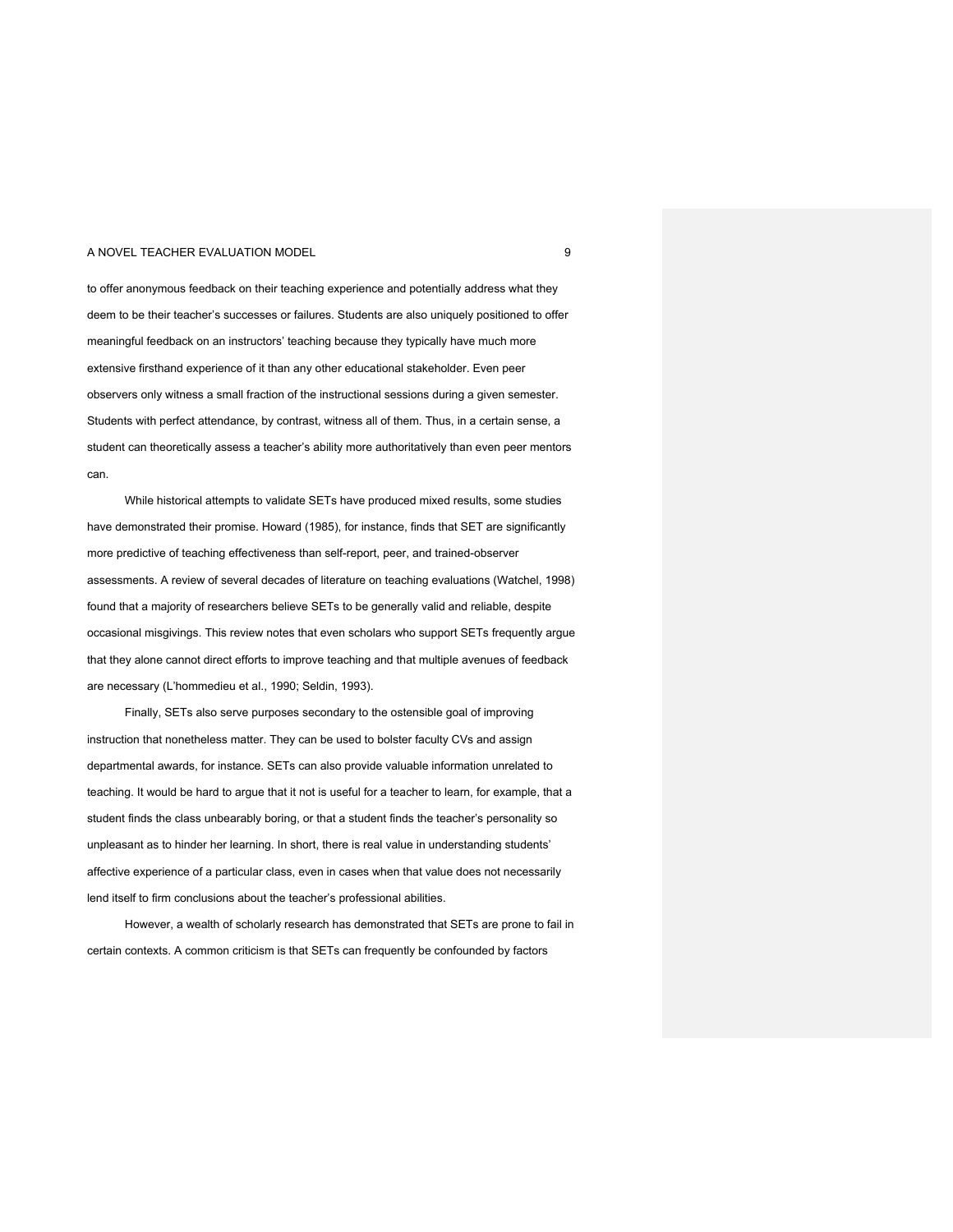### A NOVEL TEACHER EVALUATION MODEL **10** NOVEL 10

external to the teaching construct. The best introduction to the research that serves as the basis for this claim is probably Neath (1996), who performs something of a meta-analysis by presenting these external confounds in the form of twenty sarcastic suggestions to teaching faculty. Among these are the instructions to "grade leniently," "administer ratings before tests" (p. 1365), and "not teach required courses" (#11) (p. 1367). Most of Neath's advice reflects overriding observation that teaching evaluations tend to document students' affective feelings toward a class, rather than their teachers' abilities, even when the evaluations explicitly ask students to judge the latter.

Beyond Neath, much of the available research paints a similar picture. For example, a study of over 30,000 economics students concluded that "the poorer the student considered his teacher to be [on an SET], the more economics he understood" (Attiyeh & Lumsden, 1972). A 1998 meta-analysis argued that "there is no evidence that the use of teacher ratings improves learning in the long run" (Armstrong, 1998, p. 1223). A 2010 National Bureau of Economic Research study found that high SET scores for a course's instructor correlated with "high contemporaneous course achievement," but "low follow-on achievement" (in other words, the students would tend to do well in the course, but poor in future courses in the same field of study. Others observing this effect have suggested SETs reward a pandering, "soft-ball" teaching style in the initial course (Carrell & West, 2010). More recent research suggests that course topic can have a significant effect on SET scores as well: teachers of "quantitative courses" (i.e., math-focused classes) tend to receive lower evaluations from students than their humanities peers (Uttl & Smibert, 2017).

Several modern SET studies have also demonstrated bias on the basis of gender (Anderson & Miller, 1997; Basow, 1995), physical appearance/sexiness (Ambady & Rosenthal, 1993), and other identity markers that do not affect teaching quality. Gender, in particular, has attracted significant attention. One recent study examined two online classes: one in which instructors identified themselves to students as male, and another in which they identified as

**Commented [AF28]:** This citation presents quotations from different locations in the original source. Each quotation is followed by the corresponding page number.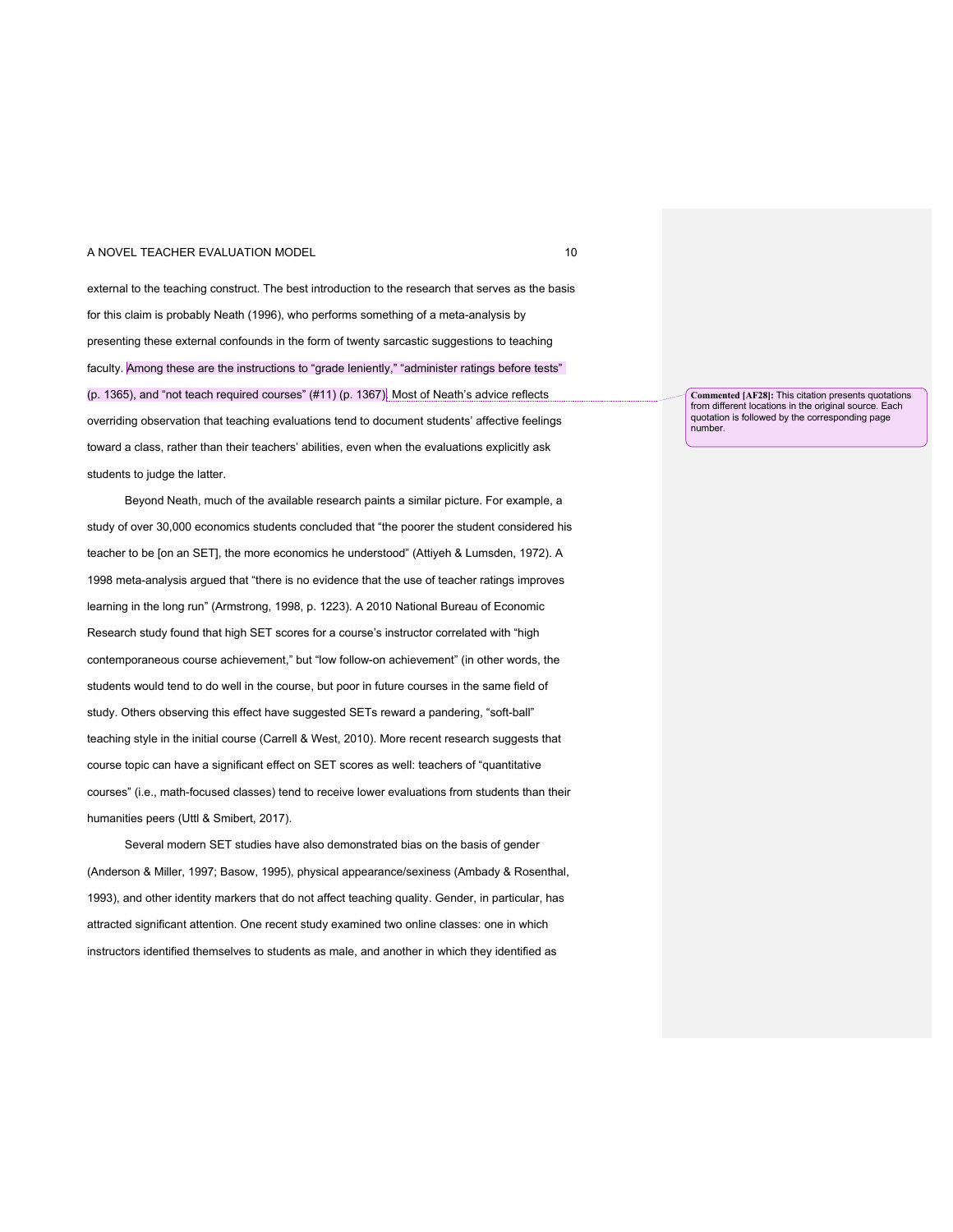female (regardless of the instructor's actual gender) (Macnell et al., 2015). The classes were identical in structure and content, and the instructors' true identities were concealed from students. The study found that students rated the male identity higher on average. However, a few studies have demonstrated the reverse of the gender bias mentioned above (that is, women received higher scores) (Bachen et al., 1999) while others have registered no gender bias one way or another (Centra & Gaubatz, 2000).

The goal of presenting these criticisms is not necessarily to diminish the institutional importance of SETs. Of course, insofar as institutions value the instruction of their students, it is important that those students have some say in the content and character of that instruction. Rather, the goal here is simply to demonstrate that using SETs for faculty development purposes—much less for personnel decisions—can present problems. It is also to make the case that, despite the abundance of literature on SETs, there is still plenty of room for scholarly attempts to make these instruments more useful.

#### *Empirical Scales and Locally-Relevant Evaluation*

One way to ensure that teaching assessments are more responsive to the demands of teachers' local contexts is to develop those assessments locally, ideally via a process that involves the input of a variety of local stakeholders. Here, writing assessment literature offers a promising path forward: empirical scale development, the process of structuring and calibrating instruments in response to local input and data (e.g., in the context of writing assessment, student writing samples and performance information). This practice contrasts, for instance, with deductive approaches to scale development that attempt to represent predetermined theoretical constructs so that results can be generalized.

Supporters of the empirical process argue that empirical scales have several advantages. They are frequently posited as potential solutions to well-documented reliability and validity issues that can occur with theoretical or intuitive scale development (Brindley, 1998; Turner & Upshur, 1995, 2002). Empirical scales can also help researchers avoid issues caused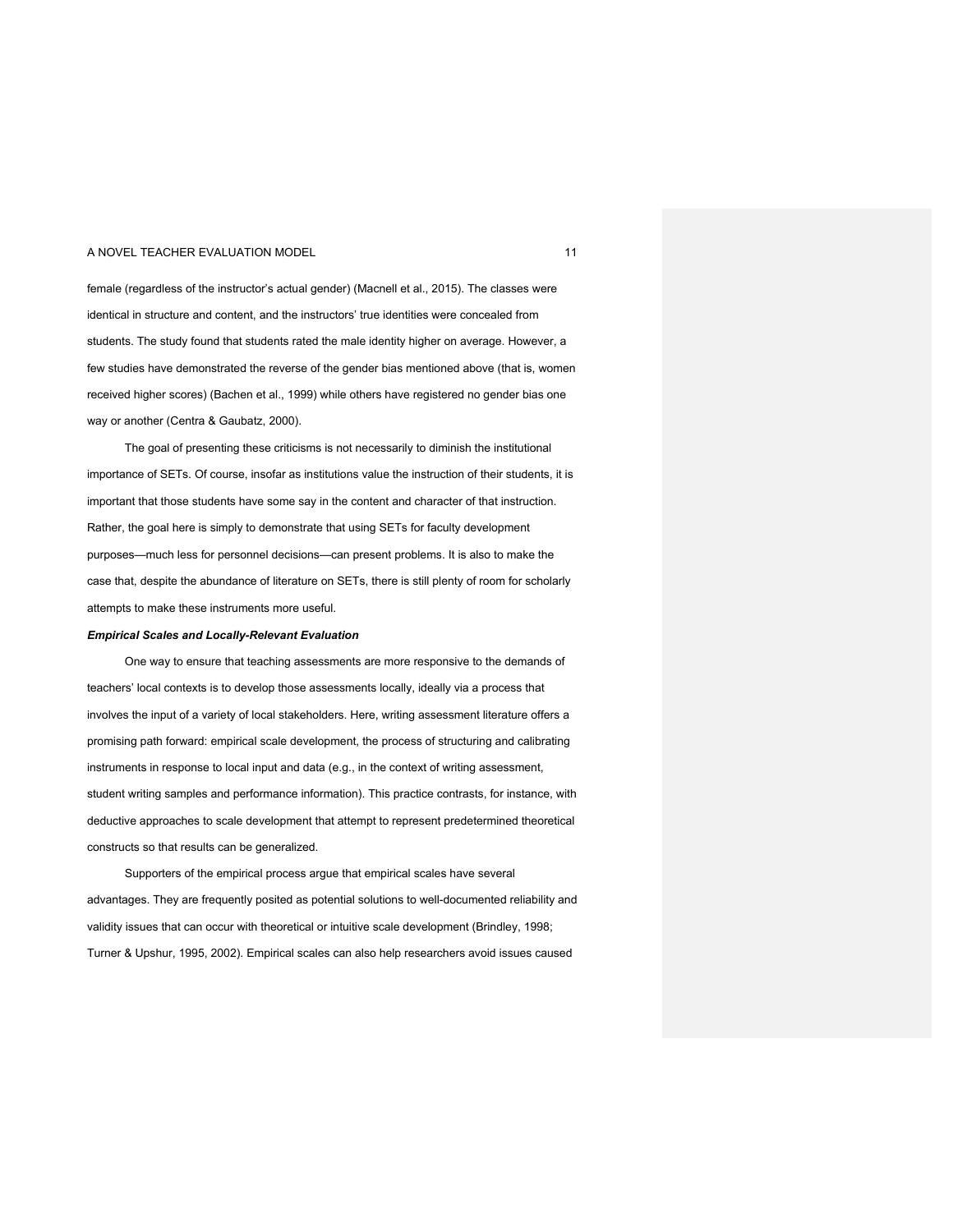#### A NOVEL TEACHER EVALUATION MODEL **12** ANOVEL **12**

by subjective or vaguely-worded standards in other kinds of scales (Brindley, 1998) because they require buy-in from local stakeholders who must agree on these standards based on their understanding of the local context. Fulcher et al. (2011) note the following, for instance:

Measurement-driven scales suffer from descriptional inadequacy. They are not sensitive to the communicative context or the interactional complexities of language use. The level of abstraction is too great, creating a gulf between the score and its meaning. Only with a richer description of contextually based performance, can we strengthen the meaning of the score, and hence the validity of score-based inferences. (pp. 8–9)

There is also some evidence that the branching structure of the EBB scale specifically can allow for more reliable and valid assessments, even if it is typically easier to calibrate and use conventional scales (Hirai & Koizumi, 2013). Finally, scholars have also argued that theory-based approaches to scale development do not always result in instruments that realistically capture ordinary classroom situations (Knoch, 2007, 2009).

The most prevalent criticism of empirical scale development in the literature is that the local, contingent nature of empirical scales basically discards any notion of their results' generalizability. Fulcher (2003), for instance, makes this basic criticism of the EBB scale even as he subsequently argues that "the explicitness of the design methodology for EBBs is impressive, and their usefulness in pedagogic settings is attractive" (p. 107). In the context of this particular paper's aims, there is also the fact that the literature supporting empirical scale development originates in the field of writing assessment, rather than teachingassessment. Moreover, there is little extant research into the applications of empirical scale development for the latter purpose. Thus, there is no guarantee that the benefits of empirical development approaches can be realized in the realm of teaching assessment. There is also no guarantee that they cannot. In taking a tentative step towards a better understanding of how these assessment schema function in a new context, then, the study described in the nextsection

**Commented [AF29]:** Quotations longer than 40 words should be formatted as block quotations. Indent the entire passage half an inch and present the passage without quotation marks. Any relevant page numbers should follow the concluding punctuation mark. If the author and/or date are not referenced in the text, as they are here, place them in the parenthetical that follows the quotation along with the page numbers.

**Commented [AF30]:** When citing multiple sources from the same author(s), simply list the author(s), then list the years of the sources separated by commas.

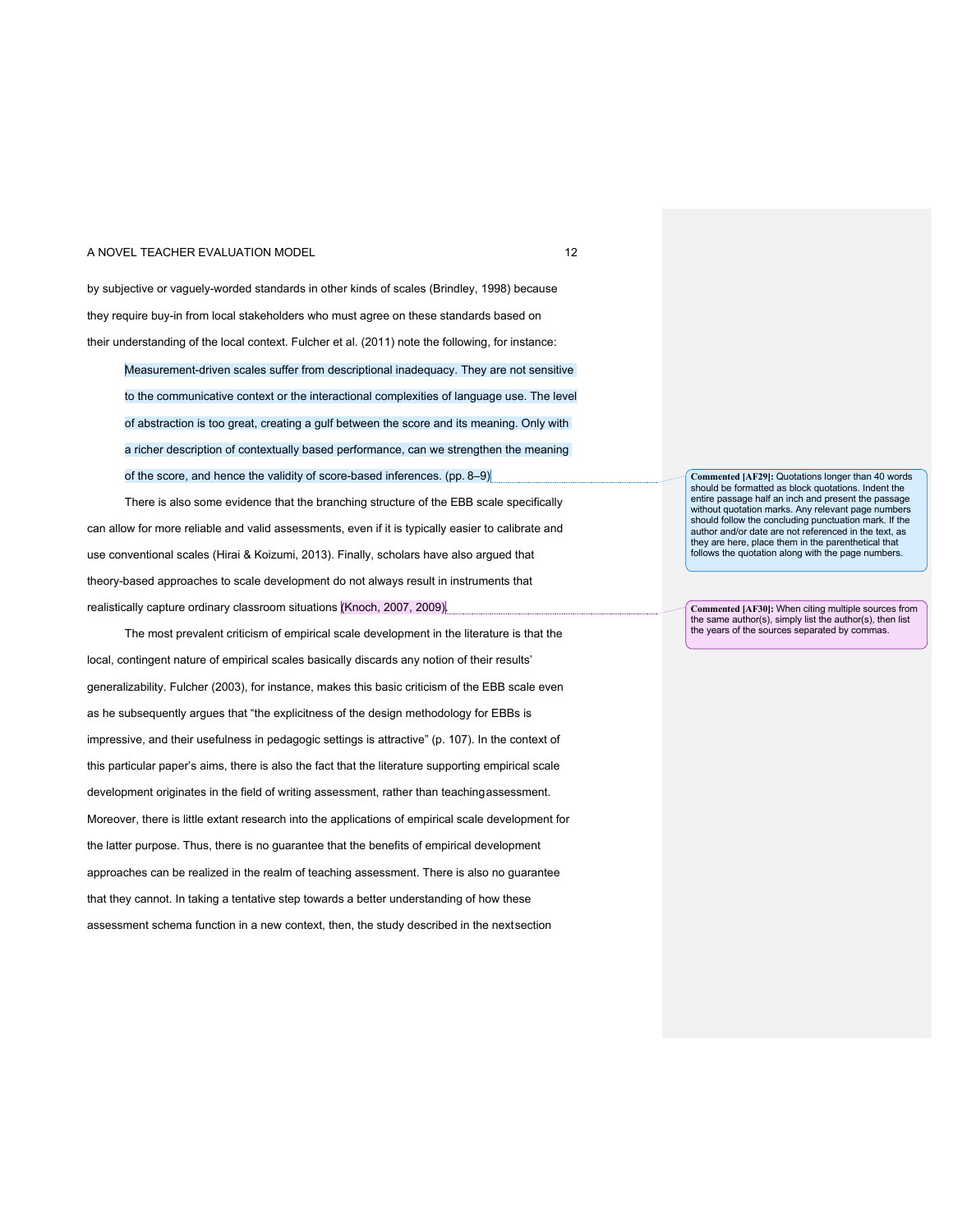## A NOVEL TEACHER EVALUATION MODEL **13** ANOVEL **13**

asks whether the principles that guide some of the most promising practices for assessing students cannot be put to productive use in assessing teachers.

## **Materials and Methods**

This section proposes a pilot study that will compare the ICaP SET to the Heavilon Evaluation of Teacher (HET), an instrument designed to combat the statistical ceiling effect described above. In this section, the format and composition of the HET is described, with special attention paid to its branching scale design. Following this, the procedure for the study is outlined, and planned interpretations of the data are discussed.

## **The Purdue ICaP SET**

The SET employed by Introductory Composition at Purdue (ICaP) program as of January 2019 serves as an example of many of the prevailing trends in current SET administration. The evaluation is administered digitally: ICaP students receive an invitation to complete the evaluation via email near the end of the semester, and must complete it before finals week (i.e., the week that follows the normal sixteen-week term) for their responses to be counted. The evaluation is entirely optional: teachers may not require their students to complete it, nor may they offer incentives like extra credit as motivation. However, some instructors opt to devote a small amount of in-class time for the evaluations. In these cases, it is common practice for instructors to leave the room so as not to coerce high scores.

The ICaP SET mostly takes the form of a simple multiple-choice survey. Thirty-four MCQs appear on the survey. Of these, the first four relate to demographics: students must indicate their year of instruction, their expected grade, their area of study, and whether they are taking the course as a requirement or as an elective. Following these are two questions related to the overall quality of the course and the instructor (students must rate each from "very poor" to "excellent" on a five-point scale). These are "university core" questions that must appear on every SET administered at Purdue, regardless of school, major, or course. The Students are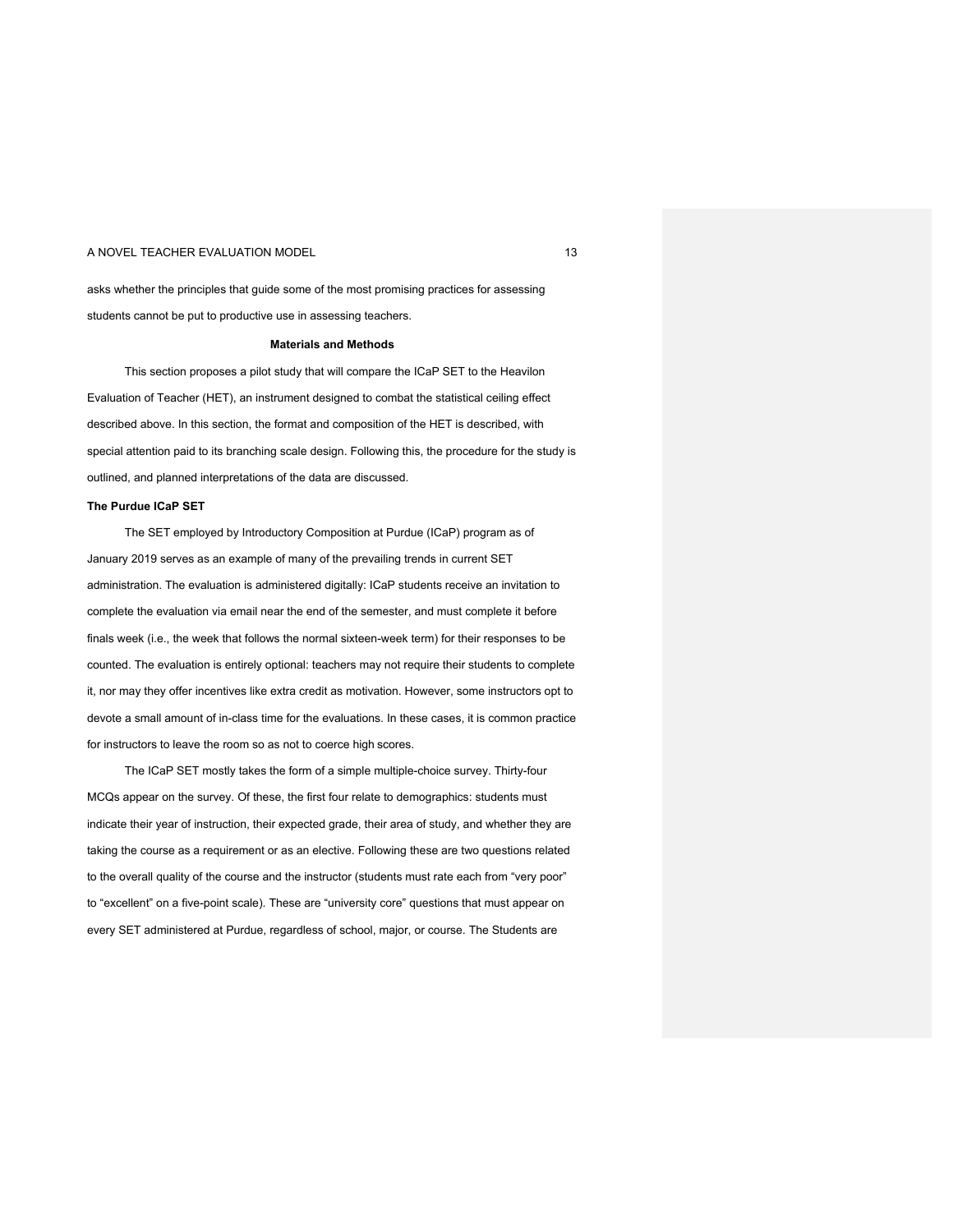#### A NOVEL TEACHER EVALUATION MODEL **14** NOVEL 14

also invited to respond to two short-answer prompts: "What specific suggestions do you have for improving the course or the way it is taught?" and "what is something that the professor does well?" Responses to these questions are optional.

The remainder of the MCQs (thirty in total) are chosen from a list of 646 possible questions provided by the Purdue Instructor Course Evaluation Service (PICES) by department administrators. Each of these PICES questions requires students to respond to a statement about the course on a five-point Likert scale. Likert scales are simple scales used to indicate degrees of agreement. In the case of the ICaP SET, students must indicate whether they *strongly agree*, *agree*, *disagree*, *strongly disagree*, or are *undecided*. These thirty Likert scale questions assess a wide variety of the course and instructor's qualities. Examples include "My instructor seems well-prepared for class," "This course helps me analyze my own and other students' writing," and "When I have a question or comment I know it will be respected," for example.

One important consequence of the ICaP SET within the Purdue English department is the Excellence in Teaching Award (which, prior to Fall 2018, was named the Quintilian or, colloquially, "Q" Award). This is a symbolic prize given every semester to graduate instructors who score highly on their evaluations. According to the ICaP site, "ICaP instructors whose teaching evaluations achieve a certain threshold earn [the award], recognizing the top 10% of teaching evaluations at Purdue." While this description is misleading—the award actually goes to instructors whose SET scores rank in the top decile in the range of possible outcomes, but not necessarily ones who scored better than 90% of other instructors—the award nevertheless provides an opportunity for departmental instructors to distinguish their CVs and teaching portfolios.

Insofar as it is distributed digitally, it is composed of MCQs (plus a few short-answer responses), and it is intended as end-of-term summative assessment, the ICaP SET embodies **Commented [AF31]:** Italicize the anchors of scales or responses to scale-like questions, rather than presenting them in quotation marks. Do not italicize numbers if the scale responses are numbered.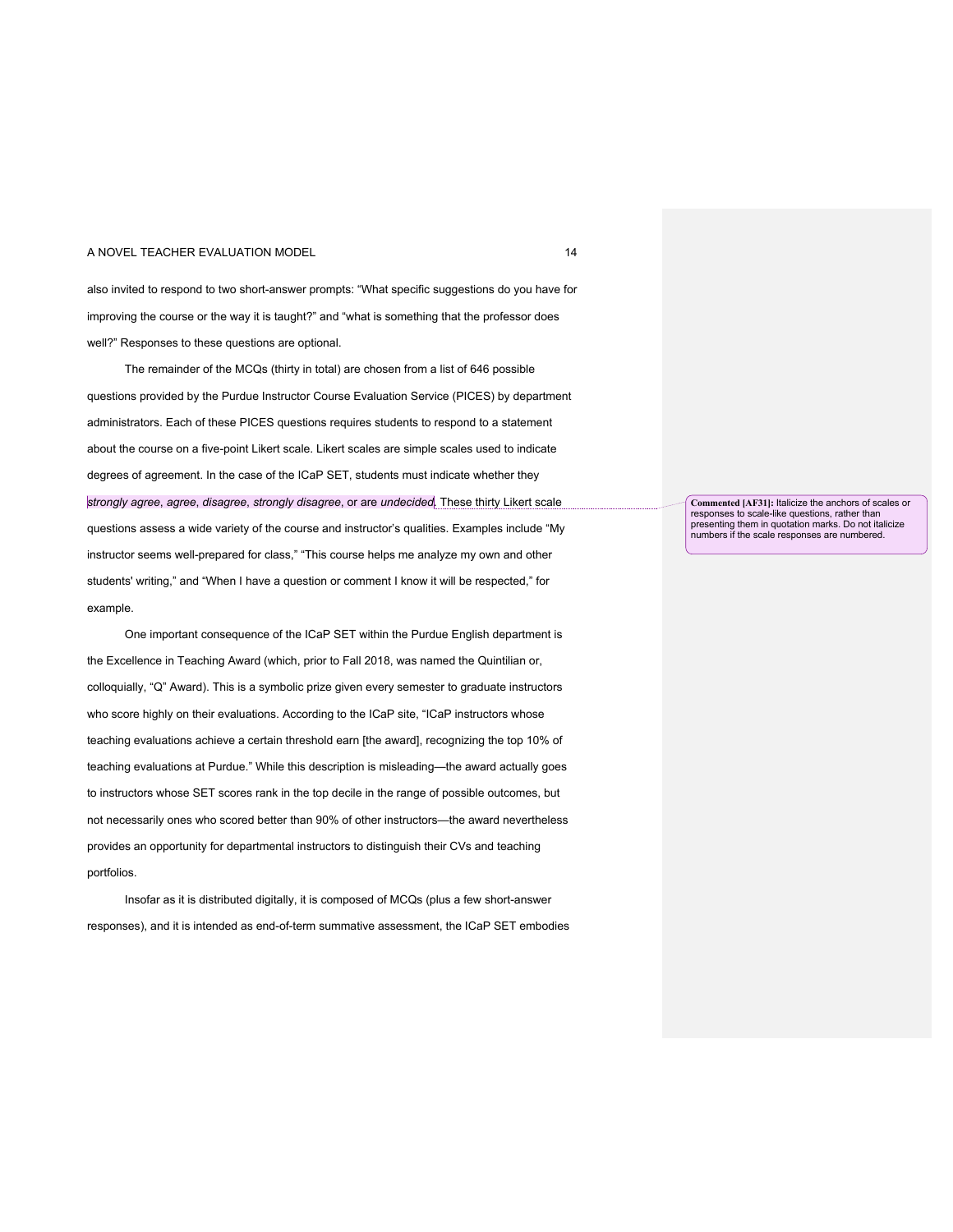the current prevailing trends in university-level SET administration. In this pilot study, it serves as a stand-in for current SET administration practices (as generally conceived). The HET

Like the ICaP SET, the HET uses student responses to questions to produce a score that purports to represent their teacher's pedagogical ability. It has a similar number of items (28, as opposed to the ICaP SET's 34). However, despite these superficial similarities, the instrument's structure and content differ substantially from the ICaP SET's.

The most notable differences are the construction of the items on the text and the way that responses to these items determine the teacher's final score. Items on the HET do not use the typical Likert scale, but instead prompt students to respond to a question with a simple "yes/no" binary choice. By answering "yes" and "no" to these questions, student responders navigate a branching "tree" map of possibilities whose endpoints correspond to points on a 33 point ordinal scale.

The items on the HET are grouped into six suites according to their relevance to six different aspects of the teaching construct (described below). The suites of questions correspond to directional nodes on the scale—branching paths where an instructor can move either "up" or "down" based on the student's responses. If a student awards a set number of "yes" responses to questions in a given suite (signifying a positive perception of the instructor's teaching), the instructor moves up on the scale. If a student does not award enough "yes" responses, the instructor moves down. Thus, after the student has answered all of the questions, the instructor's "end position" on the branching tree of possibilities corresponds to a point on the 33-point scale. A visualization of this structure is presented in Table 1.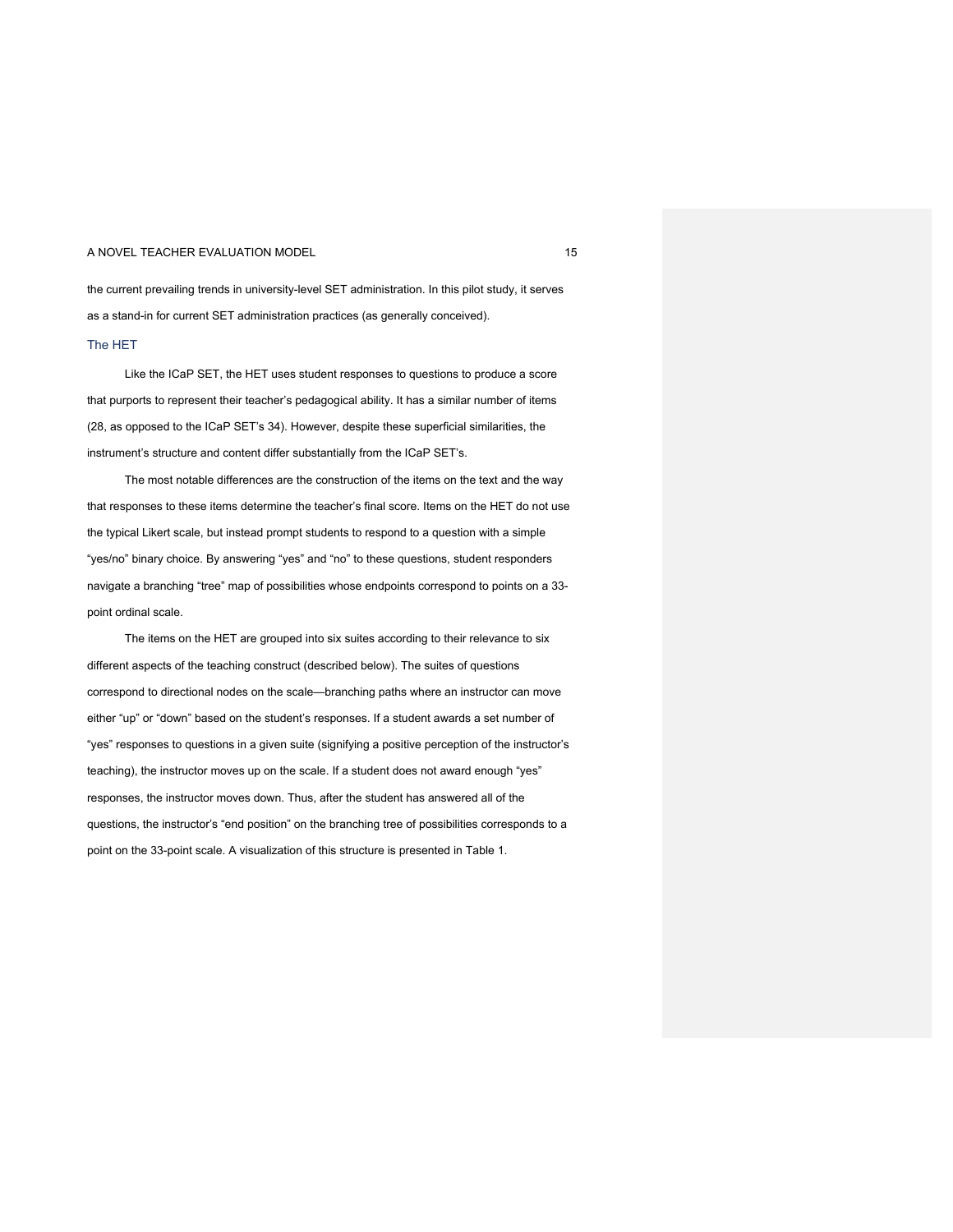## **Figure 1**

## *Illustration of HET's Branching Structure*



**Commented [AF32]:** Tables and figures are numbered sequentially (i.e., 1, 2, 3 ...). They are identified via a second-level heading (flush- left, bold, and title case) followed by an italic title that briefly describes the content of the table or figure.

*Note.* Each node in this diagram corresponds to a suite of HET/ICALT items, rather than to a single item.

The questions on the HET derive from the International Comparative Analysis of

Learning and Teaching (ICALT), an instrument that measures observable teaching behaviors for

**Commented [AF33]:** Table and figure notes are preceded by the label "Note." written in italics. General notes that apply to the entire table should come before specific notes (indicated with superscripted lowercase letters that correspond to specific locations in the figure or table. Table notes are optional.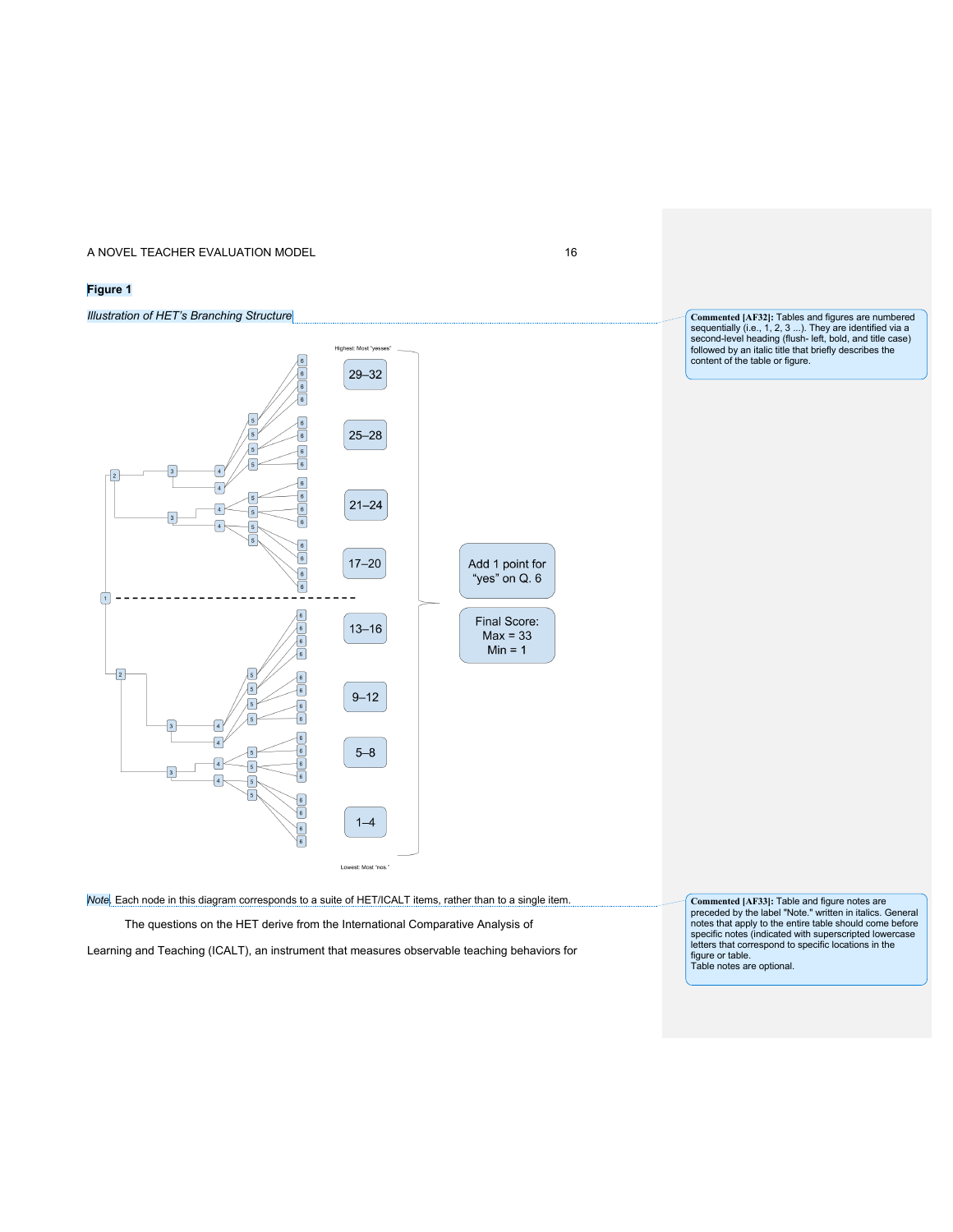the purpose of international pedagogical research within the European Union. The most recent version of the ICALT contains 32 items across six topic domains that correspond to six broad teaching skills. For each item, students rate a statement about the teacher on a four-point Likert scale. The main advantage of using ICALT items in the HET is that they have been independently tested for reliability and validity numerous times over 17 years of development (see, e.g., Van de Grift, 2007). Thus, their results lend themselves to meaningful comparisons between teachers (as well as providing administrators a reasonable level of confidence in their ability to model the teaching construct itself).

The six "suites" of questions on the HET, which correspond to the six topic domains on the ICALT, are presented in Table 1.

## **Table 1**

## *HET Question Suites*

| Suite                     | # of Items     | Description                         |
|---------------------------|----------------|-------------------------------------|
|                           |                |                                     |
| Safe learning environment | 4              | Whether the teacher is able to      |
|                           |                | maintain positive, nonthreatening   |
|                           |                | relationships with students (and to |
|                           |                | foster these sorts of relationships |
|                           |                | among students).                    |
| Classroom management      | $\overline{4}$ | Whether the teacher is able to      |
|                           |                | maintain an orderly, predictable    |
|                           |                | environment.                        |
| Clear instruction         | $\overline{7}$ | Whether the teacher is able to      |
|                           |                | explain class topics                |
|                           |                | comprehensibly, provide clear sets  |
|                           |                | of goals for assignments, and       |
|                           |                | articulate the connections between  |
|                           |                | the assignments and the class       |
|                           |                | topics in helpful ways.             |

**Commented [AF34]:** Tables are formatted similarly to figures. They are titled and numbered in the same way,<br>and table-following notes are presented the same way<br>as figure-following notes. Use separate sequential<br>numbers for tables and figures. For instance, this table<br>is pre the fact that Figure 1 precedes it.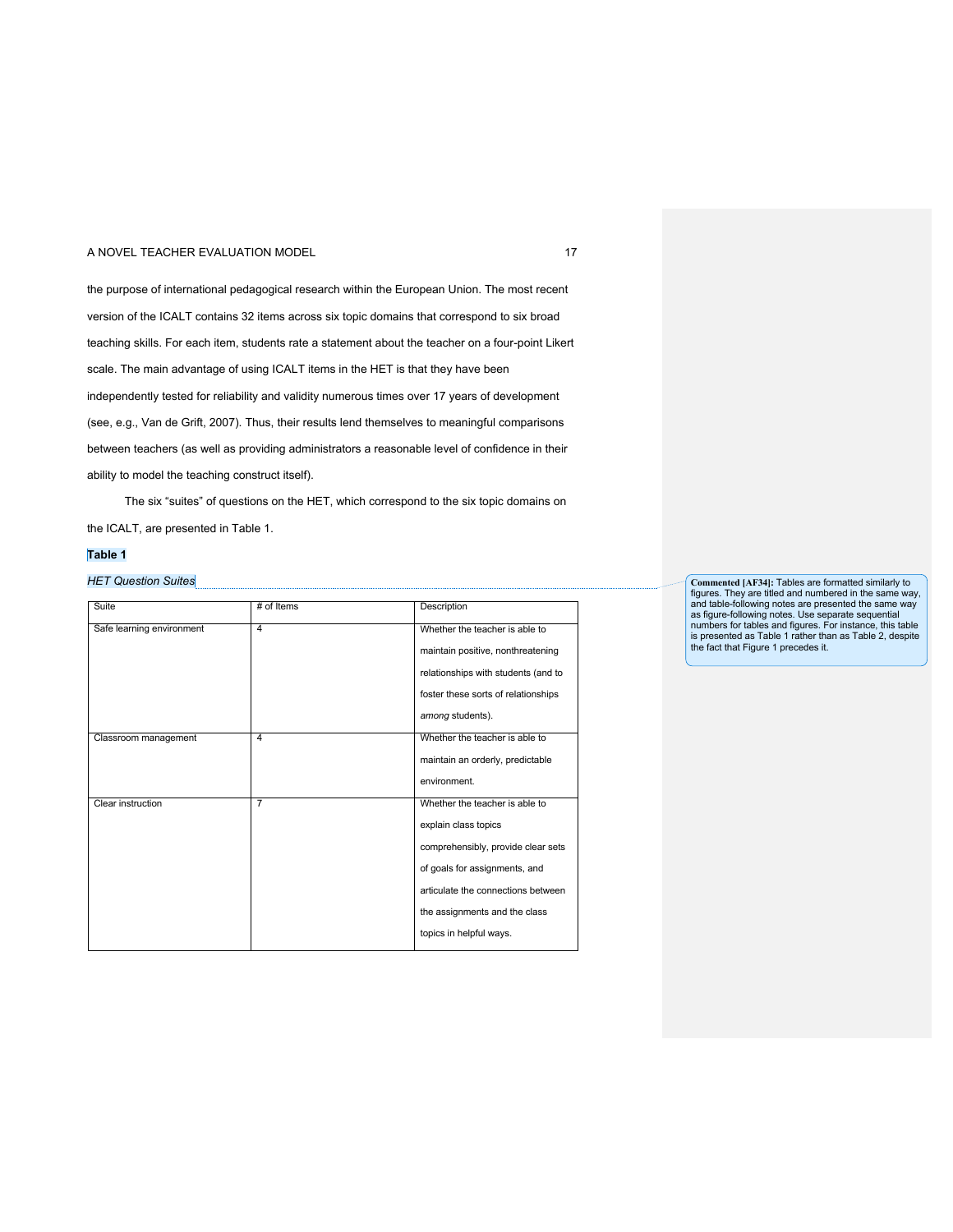| <b>Suite</b>                | # of Items     | <b>Description</b>                    |
|-----------------------------|----------------|---------------------------------------|
| Activating teaching methods | $\overline{7}$ | Whether the teacher uses strategies   |
|                             |                | that motivate students to think about |
|                             |                | the class's topics.                   |
| Learning strategies         | 6              | Whether teachers take explicit steps  |
|                             |                | to teach students how to learn (as    |
|                             |                | opposed to merely providing           |
|                             |                | students informational content).      |
| Differentiation             | $\overline{4}$ | Whether teachers can successfully     |
|                             |                | adjust their behavior to meet the     |
|                             |                | diverse learning needs of individual  |
|                             |                | students.                             |

*Note.* Item numbers are derived from original ICALT item suites.

The items on the HET are modified from the ICALT items only insofar as they are phrased as binary choices, rather than as invitations to rate the teacher. Usually, this means the addition of the word "does" and a question mark at the end of the sentence. For example, the second *safe learning climate* item on the ICALT is presented as "The teacher maintains a relaxed atmosphere." On the HET, this item is rephrased as, "Does the teacher maintain a relaxed atmosphere?" See Appendix for additional sample items.

As will be discussed below, the ordering of item suites plays a decisive role in the teacher's final score because the branching scale rates earlier suites more powerfully. So too does the "sensitivity" of each suite of items (i.e., the number of positive responses required to progress upward at each branching node). This means that it is important for local stakeholders to participate in the development of the scale. In other words, these stakeholders must be involved in decisions about how to order the item suites and adjust the sensitivity of each node. This is described in more detail below.

Once the scale has been developed, the assessment has been administered, and the teacher's endpoint score has been obtained, the student rater is prompted to offer any textual

**Commented [AF35]:** When a table is so long that it stretches across multiple pages, repeat the column labels on each new page. Most word processors have a feature that does this automatically.

**Commented [AF36]:** In addition to presenting figures and tables in the text, you may also present them in appendices at the end of the document. You may also use appendices to present material that would be distracting or tedious in the body of the paper. In either case, you can use simple in-text references to direct readers to the appendices.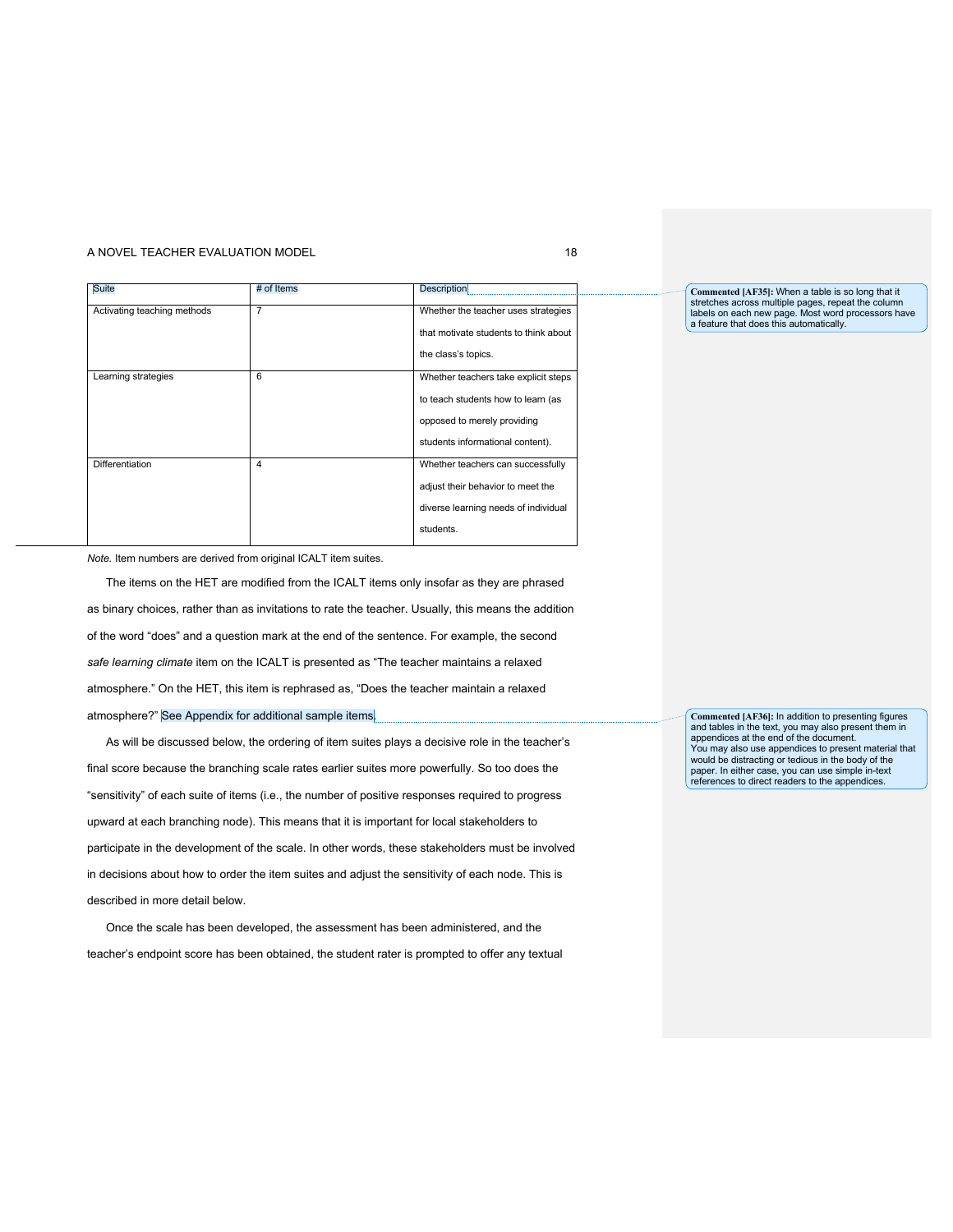feedback that s/he feels summarizes the course experience, good or bad. Like the short response items in the ICaP SET, this item is optional. The short-response item is as follows:

• What would you say about this instructor, good or bad, to another student considering taking this course?

The final four items are demographic questions. For these, students indicate their grade level, their expected grade for the course, their school/college (e.g., College of Liberal Arts, School of Agriculture, etc.), and whether they are taking the course as an elective or as a degree requirement. These questions are identical to the demographic items on the ICaP SET. To summarize, the items on the HET are presented as follows:

- Branching binary questions (32 different items; six branches)
	- o These questions provide the teacher's numerical score
- Short response prompt (one item)
- Demographic questions (four items)

## **Scoring**

The main data for this instrument are derived from the endpoints on a branching ordinal scale with 33 points. Because each question is presented as a binary yes/no choice (with "yes" suggesting a better teacher), and because paths on the branching scale are decided in terms of whether the teacher receives all "yes" responses in a given suite, 32 possible outcomes are possible from the first five suites of items. For example, the worst possible outcome would be five successive "down" branches, the second-worst possible outcome would be four "down" branches followed by an "up," and so on. The sixth suite is a tie-breaker: instructors receive a single additional point if they receive all "yes" responses on this suite.

By positioning certain suites of items early in the branching sequence, the HET gives them more weight. For example, the first suite is the most important of all: an "up" here automatically places the teacher above 16 on the scale, while a "down" precludes all **scores** 

Commented [AF37]: For the sake of brevity, the next<br>few pages of the original paper were cut from this sample document.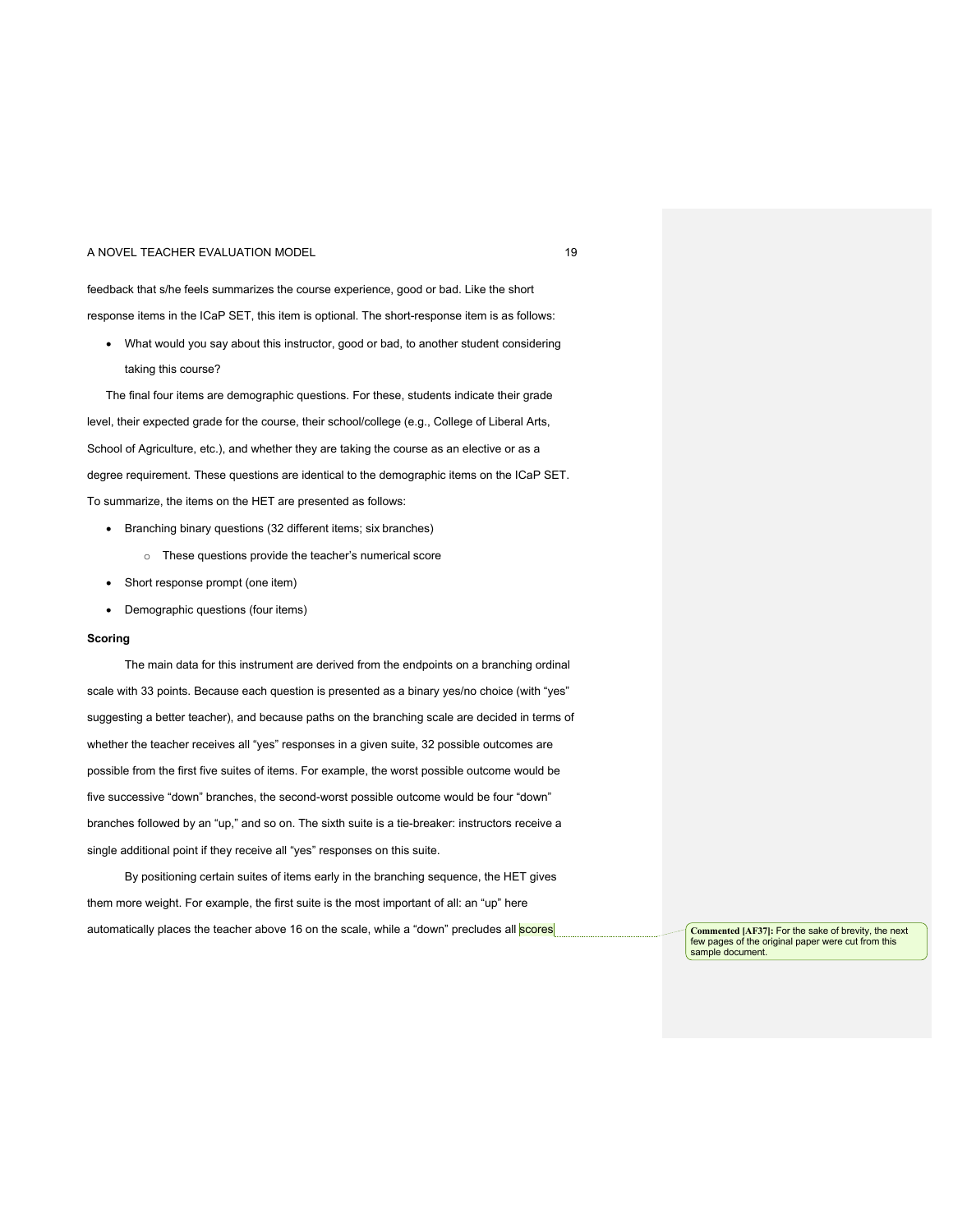| References                                                                                      |  | Commented [AF38]: Start the references list on a new<br>page. The word "References" (or "Reference," if there<br>is only one source), should appear bolded and<br>centered at the top of the page.     |
|-------------------------------------------------------------------------------------------------|--|--------------------------------------------------------------------------------------------------------------------------------------------------------------------------------------------------------|
| Ambady, N., & Rosenthal, R. (1993). Half a minute: Predicting teacher evaluations from thin     |  |                                                                                                                                                                                                        |
| slices of nonverbal behavior and physical attractiveness. Journal of Personality and            |  | Reference entries should follow in alphabetical order.<br>There should be a reference entry for every source<br>cited in the text.                                                                     |
| Social Psychology, 64(3), 431-441. http://dx.doi.org/10.1037/0022-3514.64.3.431                 |  | Commented [AF39]: Source with two authors.                                                                                                                                                             |
| American Association of University Professors. (n.d.). Background facts on contingent faculty   |  |                                                                                                                                                                                                        |
| positions. https://www.aaup.org/issues/contingency/background-facts                             |  | Commented [AF40]: All citation entries should be<br>double- spaced. After the first line of each entry, every<br>following line should be indented a half inch (this is<br>called a "hanging indent"). |
| American Association of University Professors. (2018, October 11). Data snapshot: Contingent    |  |                                                                                                                                                                                                        |
| faculty in US higher ed. AAUP Updates. https://www.aaup.org/news/data-snapshot-                 |  | Commented [AF41]: Source with organizational author.                                                                                                                                                   |
| contingent-faculty-us-higher-ed#.Xfpdmy2ZNR4                                                    |  |                                                                                                                                                                                                        |
| Anderson, K., & Miller, E. D. (1997). Gender and student evaluations of teaching. PS: Political |  |                                                                                                                                                                                                        |
| Science and Politics, 30(2), 216-219. https://doi.org/10.2307/420499                            |  |                                                                                                                                                                                                        |
| Armstrong, J. S. (1998). Are student ratings of instruction useful? American Psychologist,      |  |                                                                                                                                                                                                        |
| 53(11), 1223-1224. http://dx.doi.org/10.1037/0003-066X.53.11.1223                               |  | Commented [AF42]: Note that sources in online                                                                                                                                                          |
| Attiyeh, R., & Lumsden, K. G. (1972). Some modern myths in teaching economics: The U.K.         |  | academic publications like scholarly journals now<br>require DOIs or stable URLs if they are available.                                                                                                |
| experience. American Economic Review, 62(1), 429-443.                                           |  |                                                                                                                                                                                                        |
| https://www.jstor.org/stable/1821578                                                            |  |                                                                                                                                                                                                        |
| Bachen, C. M., McLoughlin, M. M., & Garcia, S. S. (1999). Assessing the role of gender in       |  |                                                                                                                                                                                                        |
| college students' evaluations of faculty. Communication Education, 48(3), 193-210.              |  |                                                                                                                                                                                                        |
| http://doi.org/cgcgsr                                                                           |  | Commented [AF43]: Shortened DOI.                                                                                                                                                                       |
| Basow, S. A. (1995). Student evaluations of college professors: When gender matters. Journal    |  |                                                                                                                                                                                                        |
| of Educational Psychology, 87(4), 656-665. http://dx.doi.org/10.1037/0022-                      |  |                                                                                                                                                                                                        |
| 0663.87.4.656                                                                                   |  |                                                                                                                                                                                                        |
| Becker, W. (2000). Teaching economics in the 21st century. Journal of Economic Perspectives,    |  |                                                                                                                                                                                                        |
| 14(1), 109-120. http://dx.doi.org/10.1257/jep.14.1.109                                          |  |                                                                                                                                                                                                        |

Benton, S., & Young, S. (2018). Best practices in the evaluation of teaching. *Idea paper, 69*.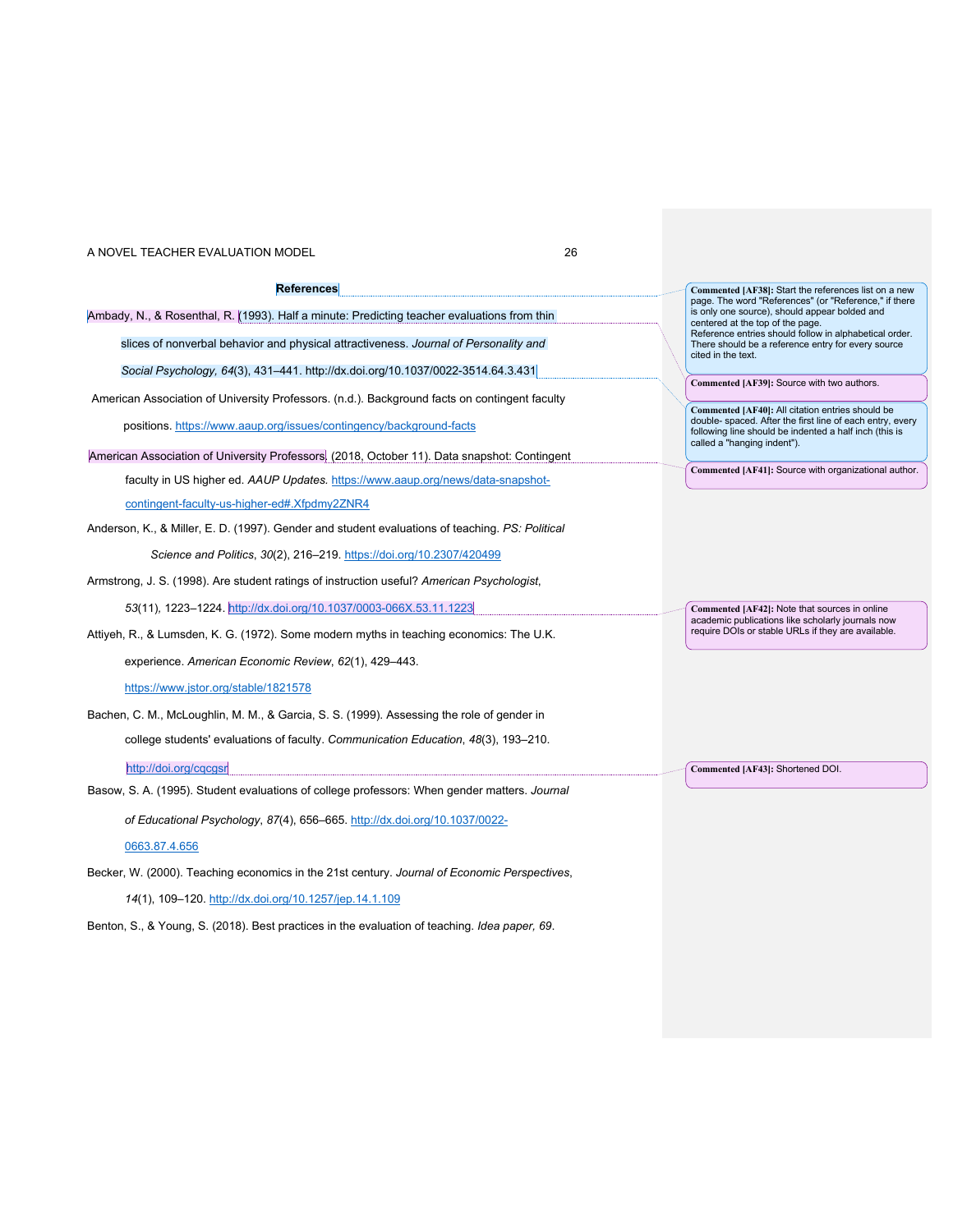| A NOVEL TEACHER EVALUATION MODEL                                                                    | 27 |                                                                        |
|-----------------------------------------------------------------------------------------------------|----|------------------------------------------------------------------------|
| Berk, R. A. (2005). Survey of 12 strategies to measure teaching effectiveness. International        |    |                                                                        |
| Journal of Teaching and Learning in Higher Education, 17(1), 48–62.                                 |    |                                                                        |
| Bloom, B. S., Englehart, M. D., Furst, E. J., Hill, W. H., & Krathwohl, D. R. (1956). Taxonomy of   |    |                                                                        |
| educational objectives: The classification of educational goals. Addison-Wesley                     |    | Commented [AF44]: Print book.                                          |
| Longman Ltd.                                                                                        |    |                                                                        |
| Brandenburg, D., Slinde, C., & Batista, J. (1977). Student ratings of instruction: Validity and     |    |                                                                        |
| normative interpretations. Research in Higher Education, 7(1), 67-78.                               |    |                                                                        |
| http://dx.doi.org/10.1007/BF00991945                                                                |    |                                                                        |
| Carrell, S., & West, J. (2010). Does professor quality matter? Evidence from random                 |    |                                                                        |
| assignment of students to professors. Journal of Political Economy, 118(3), 409–432.                |    |                                                                        |
| https://doi.org/10.1086/653808                                                                      |    |                                                                        |
| Cashin, W. E. (1990). Students do rate different academic fields differently. In M. Theall, & J. L. |    |                                                                        |
| Franklin (Eds.), Student ratings of instruction: Issues for improving practice. New                 |    |                                                                        |
| Directions for Teaching and Learning (pp. 113-121).                                                 |    | Commented [AF45]: Chapter in an edited collection.                     |
| Centra, J., & Gaubatz, N. (2000). Is there gender bias in student evaluations of                    |    |                                                                        |
| teaching? The Journal of Higher Education, 71(1), 17–33.                                            |    |                                                                        |
| https://doi.org/10.1080/00221546.2000.11780814                                                      |    |                                                                        |
| Davis, B. G. (2009). Tools for teaching (2nd ed.). Jossey-Bass.                                     |    | Commented [AF46]: Second edition of a print book.                      |
| Denton, D. (2013). Responding to edTPA: Transforming practice or applying                           |    |                                                                        |
| shortcuts? AILACTE Journal, 10(1), 19-36.                                                           |    | Commented [AF47]: Academic article for which a DOI<br>was unavailable. |
| Dizney, H., & Brickell, J. (1984). Effects of administrative scheduling and directions upon         |    |                                                                        |
| student ratings of instruction. Contemporary Educational Psychology, 9(1), 1–7.                     |    |                                                                        |
| https://doi.org/10.1016/0361-476X(84)90001-8                                                        |    |                                                                        |
| DuCette, J., & Kenney, J. (1982). Do grading standards affect student evaluations of teaching?      |    |                                                                        |
| Some new evidence on an old question. Journal of Educational Psychology, 74(3), 308–                |    |                                                                        |
| 314. https://doi.org/10.1037/0022-0663.74.3.308                                                     |    |                                                                        |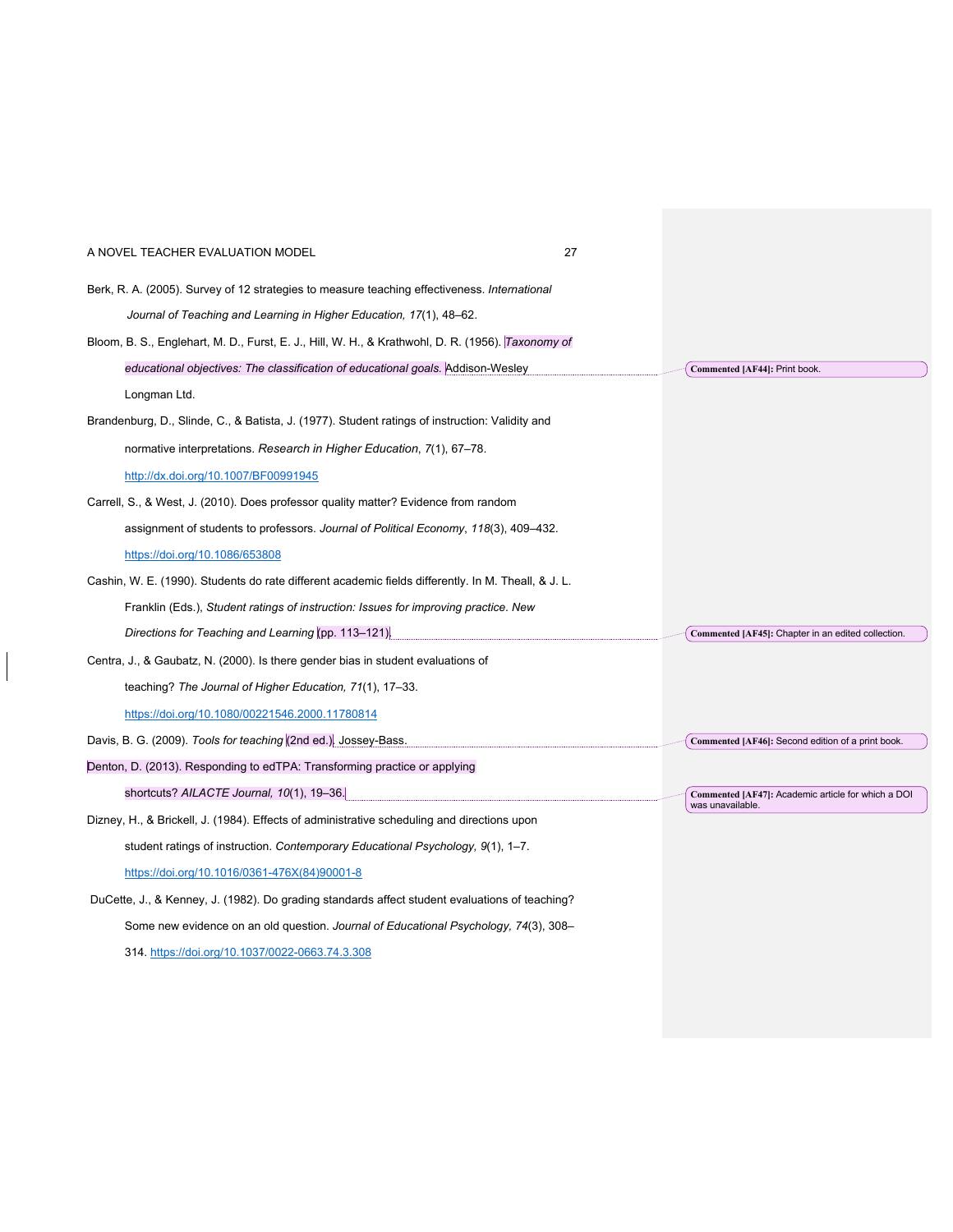- Edwards, J. E., & Waters, L. K. (1984). Halo and leniency control in ratings as influenced by format, training, and rater characteristic differences. *Managerial Psychology*, *5*(1), 1–16.
- Fink, L. D. (2013). The current status of faculty development internationally. *International Journal for the Scholarship of Teaching and Learning, 7*(2).

## https://doi.org/10.20429/ijsotl.2013.070204

Fulcher, G. (2003). *Testing second language speaking*. Pearson Education.

- Fulcher, G., Davidson, F., & Kemp, J. (2011). Effective rating scale development for speaking tests: Performance decision trees. *Language Testing*, *28*(1), 5–29. https://doi.org/10.1177/0265532209359514
- Gaff, J. G., & Simpson, R. D. (1994). Faculty development in the United States. *Innovative Higher Education*, 18(3), 167–76. https://doi.org/10.1007/BF01191111
- Hattie, J. (2008). *Visible learning: A synthesis of over 800 meta-analyses relating to achievement*. Routledge.
- Hoffman, R. A. (1983). Grade inflation and student evaluations of college courses. *Educational and Psychological Research*, *3*(3), 51–160. https://doi.org/10.1023/A:101557981
- Howard, G., Conway, C., & Maxwell, S. (1985). Construct validity of measures of college teaching effectiveness. *Journal of Educational Psychology, 77*(2), 187–96. http://dx.doi.org/10.1037/0022-0663.77.2.187
- Kane, M. T. (2013) Validating interpretations and uses of test scores. *Journal of Educational Measurement*, *50*(1), 1–73.
- Kelley, T. (1927) *Interpretation of educational measurements*. World Book Co.
- Knoch, U. (2007). Do empirically developed rating scales function differently to conventional rating scales for academic writing? *Spaan Fellow Working Papers in Second or Foreign Language Assessment*, 5, 1–36. English Language Institute, University of Michigan.
- Knoch, U. (2009). Diagnostic assessment of writing: A comparison of two rating

scales. *Language Testing, 26*(2), 275-304. **Commented [AF48]:** For the sake of brevity, the next

few pages of the original paper were cut from this sample document.